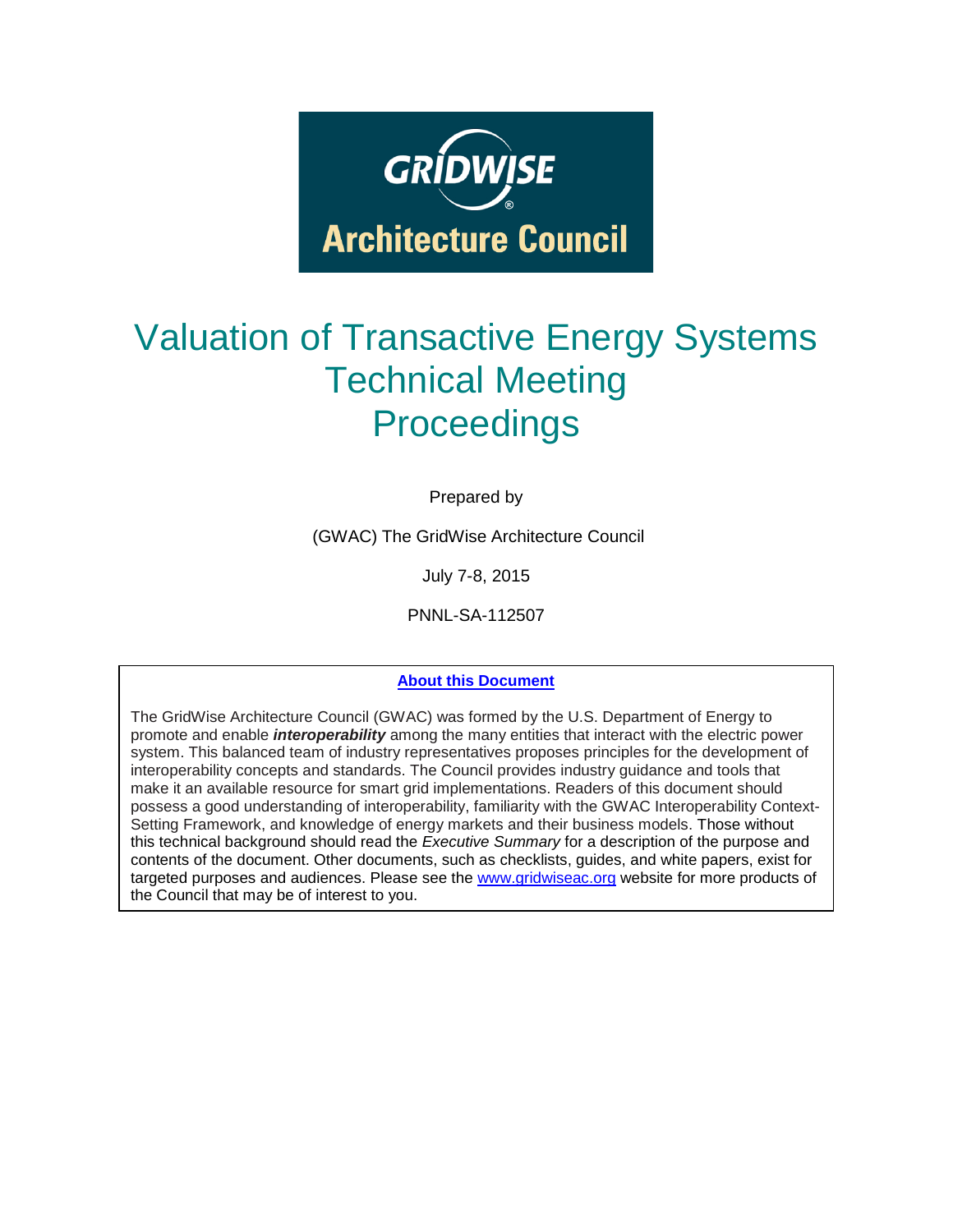

#### **RIGHT TO DISTRIBUTE AND CREDIT NOTICE**

This material was created by the GridWise® Architecture Council and is available for public use and distribution. Please include credit in the following manner: *The Transactive Energy Workshop Proceedings is a work of the GridWise Architecture Council.*

#### **DISCLAIMER**

This document represents a step toward establishing a context for discussing and evaluating transactive energy issues. It forms a basis for engaging entrepreneurs, system architects, and system integration experts in discussions that lead to improvements in this early material. It was prepared by the GridWise Architecture Council, interested collaborators of the Council, and employees of Battelle Memorial Institute (Battelle) as an account of sponsored research activities. Neither Client nor Battelle nor any person acting on behalf of either:

**MAKES ANY WARRANTY OR REPRESENTATION, EXPRESS OR IMPLIED**, with respect to the accuracy, completeness, or usefulness of the information contained in this report, or that the use of any information, apparatus, process, or composition disclosed in this report may not infringe privately owned rights; or

Assumes any liabilities with respect to the use of, or for damages resulting from the use of, any information, apparatus, process, or composition disclosed in this report.

Reference herein to any specific commercial product, process, or service by trade name, trademark, manufacturer, or otherwise, does not necessarily constitute or imply its endorsement, recommendation, or favoring by the GridWise Architecture Council or Battelle. The views and opinions of authors expressed herein do not necessarily state or reflect those of Battelle.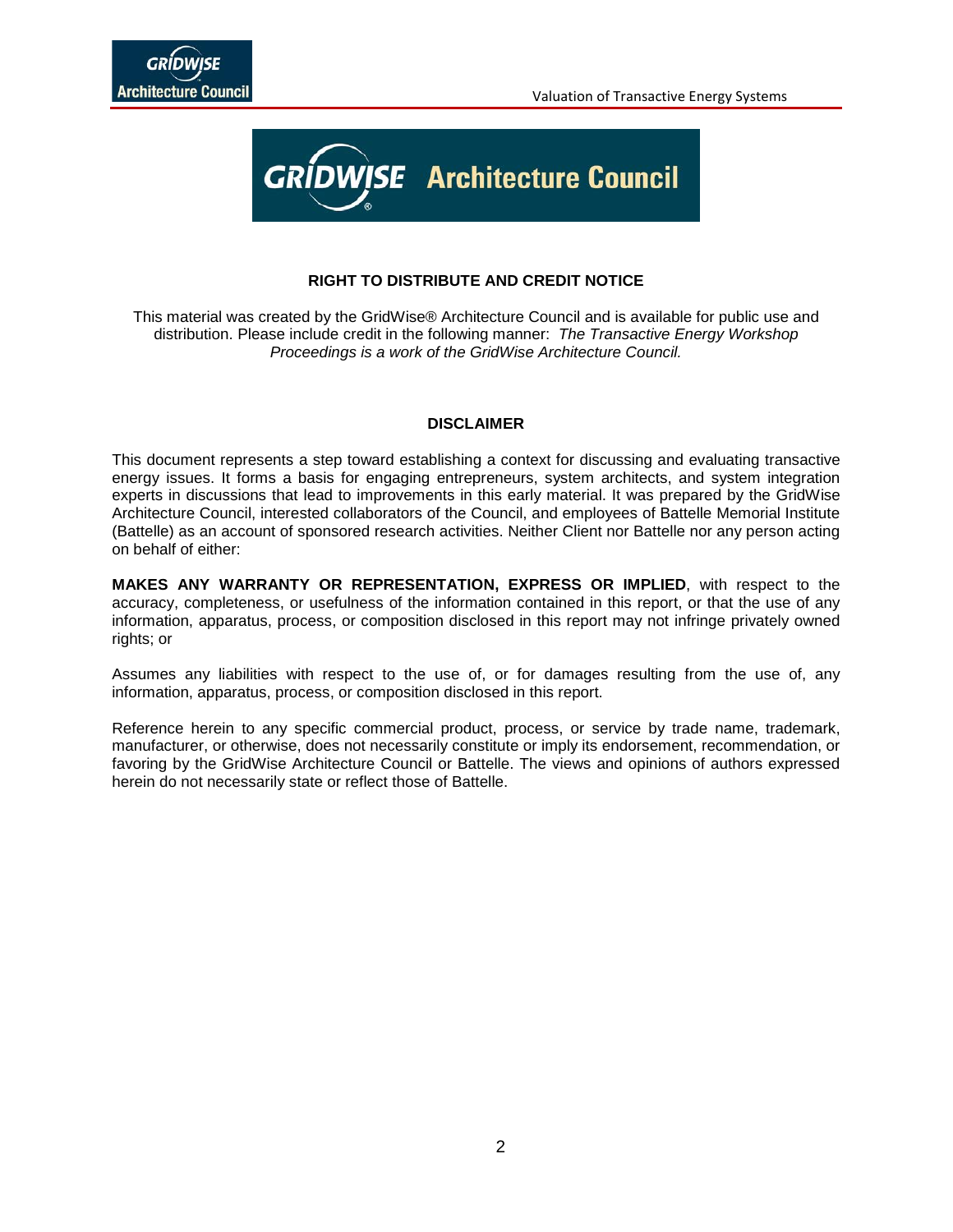| Table of Contents |  |
|-------------------|--|
|-------------------|--|

| An 'AirBnB For Electricity': Institutional Theory and Practice for a Regulated Industry in a<br>Optimal Coordination and Scheduling of Demand Response via Economic Incentives15 |  |
|----------------------------------------------------------------------------------------------------------------------------------------------------------------------------------|--|
|                                                                                                                                                                                  |  |
|                                                                                                                                                                                  |  |
|                                                                                                                                                                                  |  |
|                                                                                                                                                                                  |  |
|                                                                                                                                                                                  |  |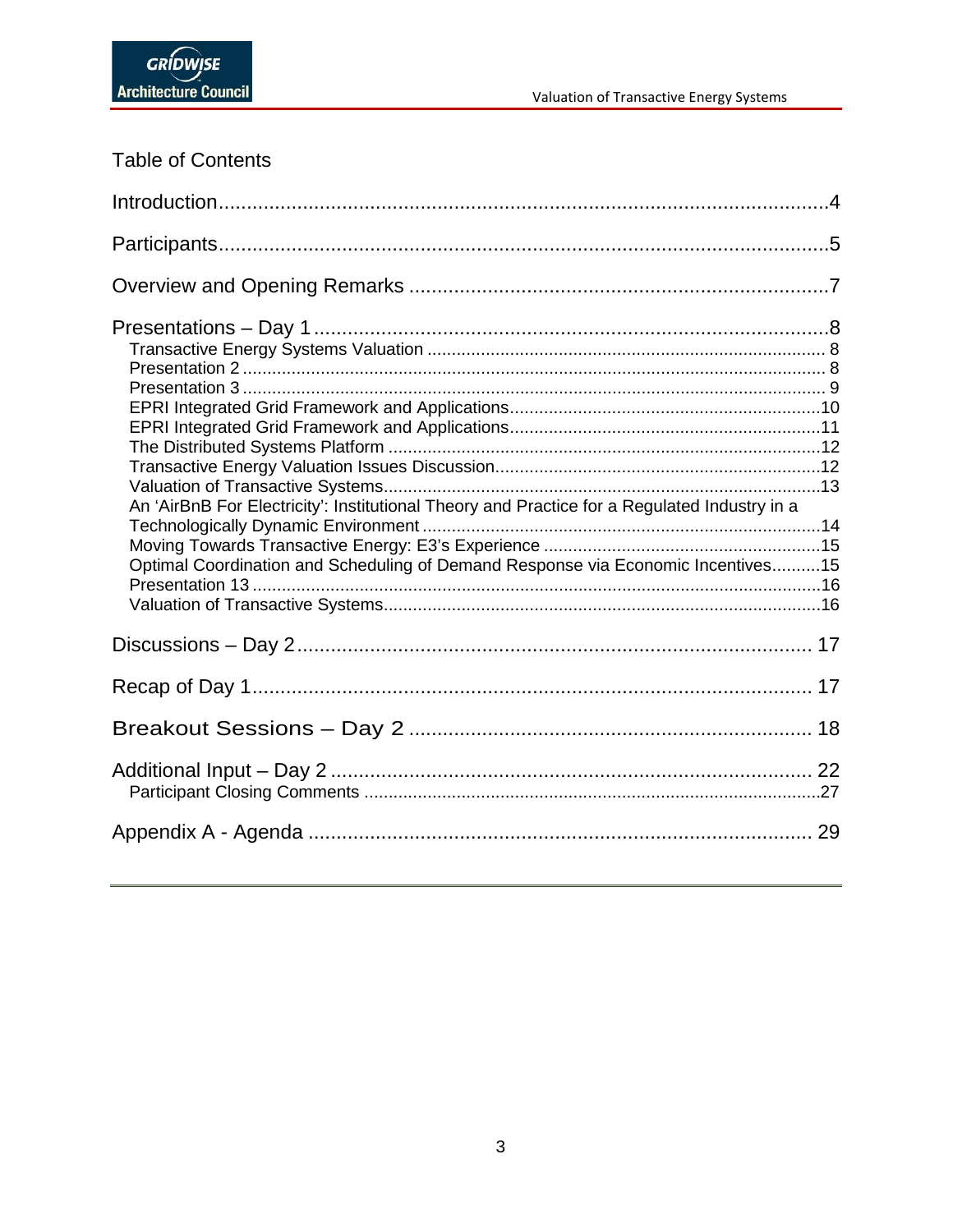#### <span id="page-3-0"></span>INTRODUCTION

The United States Department of Energy (DOE) is conducting research on transactive systems as a key enabler for engaging distributed energy resources (DERs) in both the electric power system and in building energy management systems. The Pacific Northwest National Laboratory (PNNL) has been tasked with developing a valuation methodology for transactive energy systems, considering various stakeholders' perspectives and applying that methodology in preliminary test cases. PNNL seeks to leverage, connect, and compliment other efforts. DOE and PNNL also have an interest in strengthening the network of experts working on transactive or market-based coordination systems.

The technical meeting was held on July 7-8, 2015, at PNNL campus in Richland, WA. The purpose of this invitation-only meeting was to convene, under the auspices of the GridWise Architecture Council™ (GWAC), experts in various fields related to valuation of distributed energy resources, including demand side resources, to 1) exchange knowledge of related past and ongoing efforts, 2) provide feedback on PNNL's initial analysis framework, 3) identify existing potentially relevant methodologies, models and data sources that would support this effort, and 4) solidify a network of expert collaborators for this and future efforts.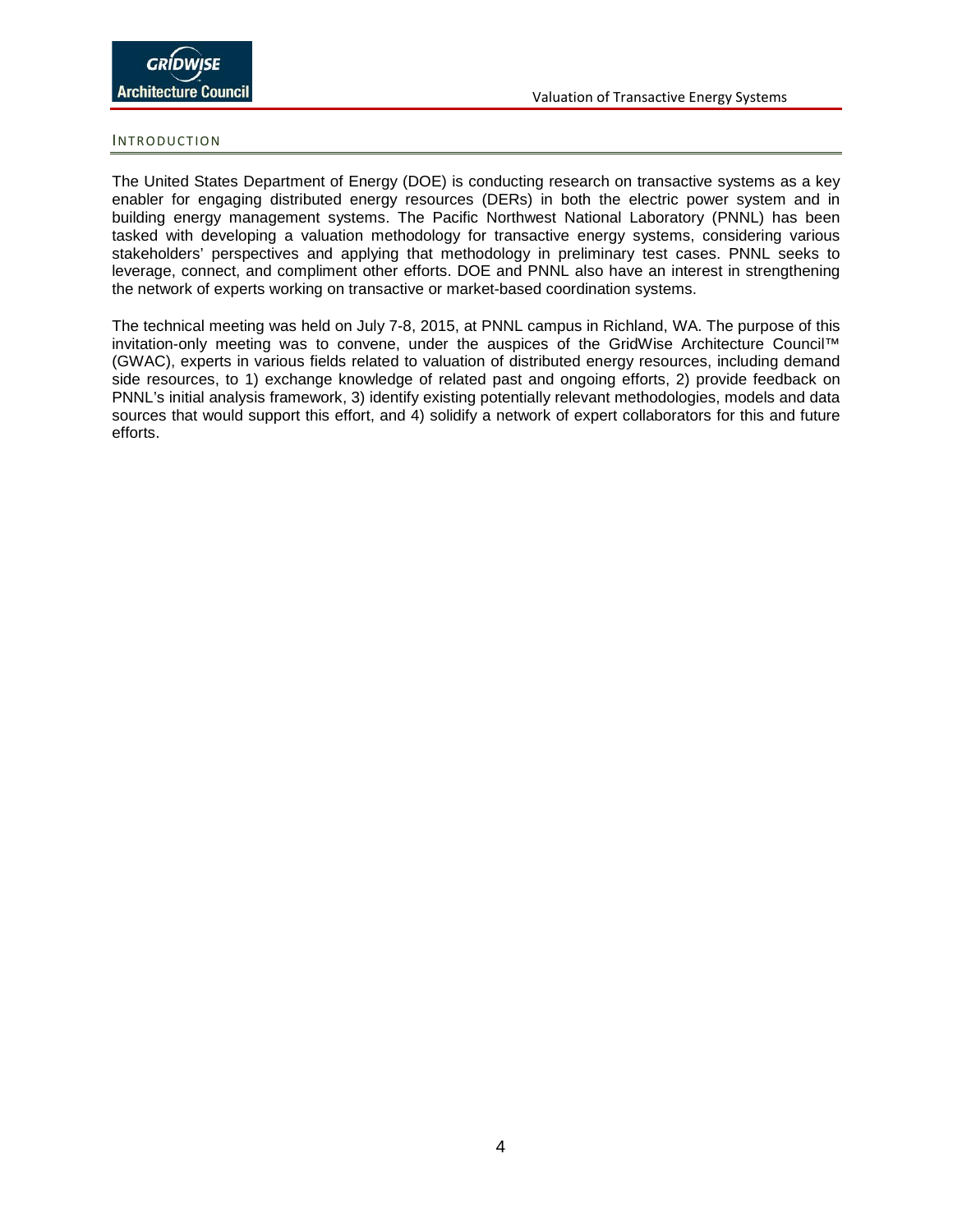#### <span id="page-4-0"></span>PARTICIPANTS

**David Anderson Pacific Northwest National Laboratory**

**Kyri Baker National Renewable Energy Laboratory**

**Michael Bendewald Rocky Mountain Institute**

**Christina Cody U.S. Department of Energy - EPSA**

**Chad Corbin Pacific Northwest National Laboratory**

**Erin Ebren Eugene Water & Electricity Board**

**Jason Fuller Pacific Northwest National Laboratory**

**Erik Gilbert Navigant**

**Jeremy Hargraves E3**

**David Holmberg National Institute of Standards and Technology**

**Juliet Homer Pacific Northwest National Laboratory**

**Chris Irwin U.S. Department of Energy**

**Sandra Jenkins U.S. Department of Energy - EPSA**

**Lynne Kiesling - Remote Northwestern University**

**Daniel Kirschen University of Washington**

**Michael Kintner-Meyer Pacific Northwest National Laboratory**

**Mark Knight - Remote GridWise Architecture Council – CGI**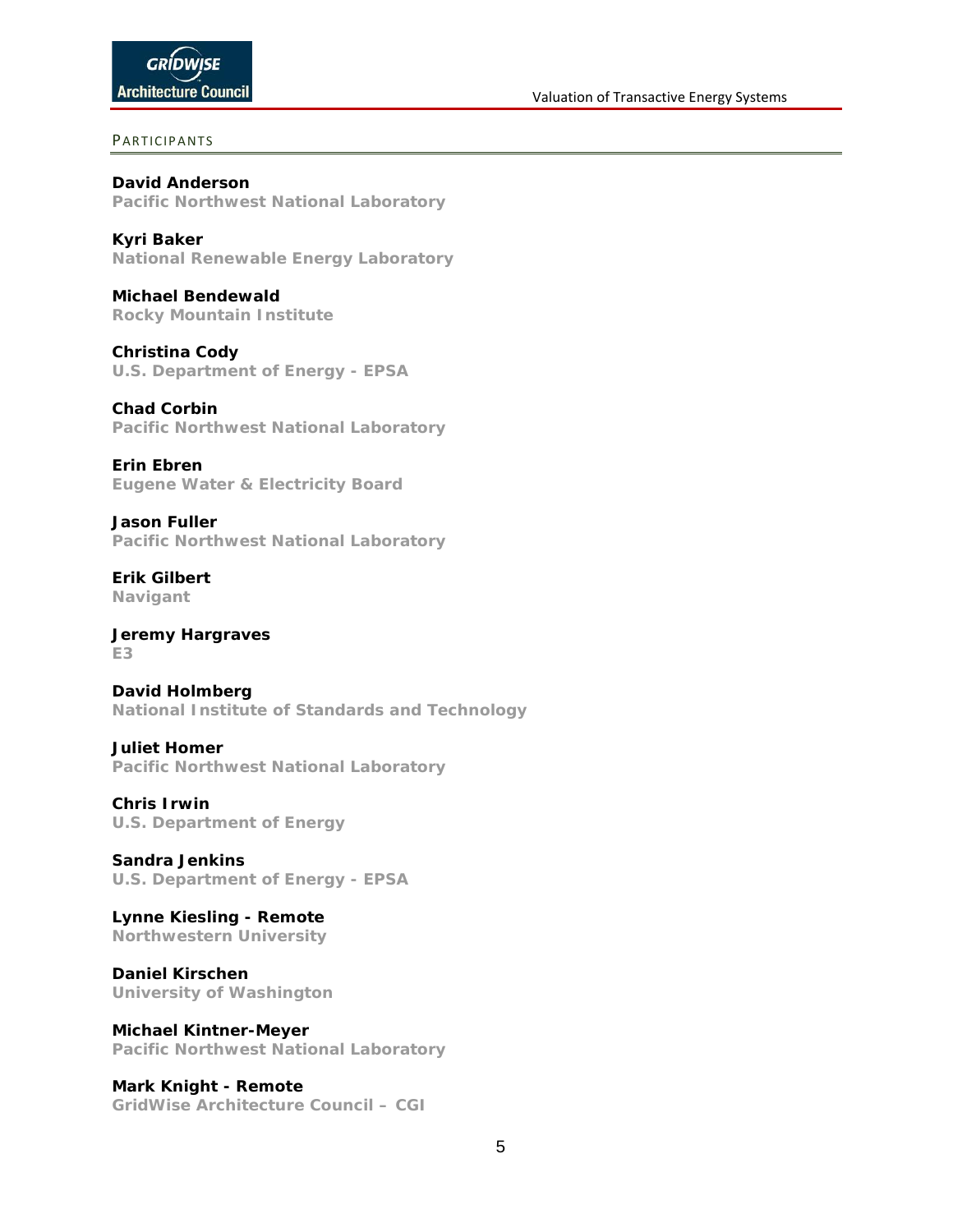#### Valuation of Transactive Energy Systems

# **GRÍDWISE Architecture Council**

**Paul Martini - Remote Newport Consulting – GWAC Members Emeritus**

**James Mater GridWise Architecture Council - QualityLogic**

### **Gordon Matthews**

**Bonneville Power Administration**

**Ron Melton Pacific Northwest National Laboratory**

**Bernie Neenan Electric Power Research Institute**

### **James Newcomb**

**Rocky Mountain Institute**

**Rob Pratt Pacific Northwest National Laboratory**

**Farrokh Rahimi GridWise Architecture Council - OATI**

**Jeffrey Roark Electric Power Research Institute**

**Forrest Small Bridge Energy Group**

### **Abhishek Somani**

**Pacific Northwest National Laboratory**

**Jeff Taft - Remote**

**Pacific Northwest National Laboratory**

**Steve Widergren Pacific Northwest National Laboratory**

**Carl Zichella GridWise Architecture Council - NRDC**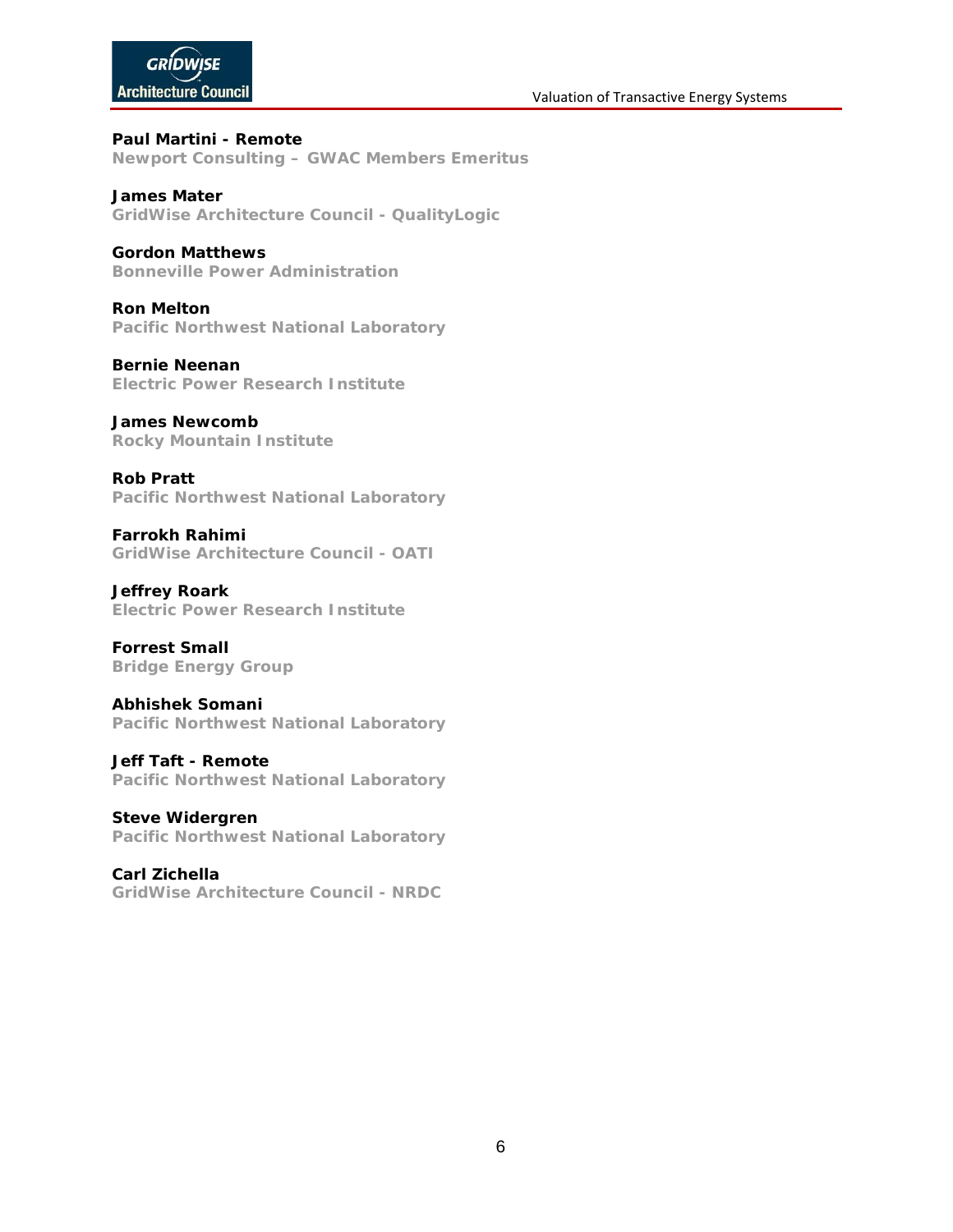<span id="page-6-0"></span>OVERVIEW AND OPENING REMARKS

Chris Irwin from U.S. Department of Energy (DOE) explained that an important element of transactive energy systems (TES) is the harmonization of economics and engineering. Traditionally the economics and engineering forces have been on their own frequency and they only correspond at the decade level. Transactive energy is a value access mechanism that allows us to better align and sync value in time and space. Through an understanding of value, we can synchronize economics and engineering through control, planning, etc.

### **PNNL Intro and Discussion**

Rob Pratt from PNNL started the presentation and explained that TES goes beyond prices to devices. There is a set of issues that need to be solved simultaneously like a puzzle. It's hard to create a control system out of something you neither own nor control and that's what we are trying to do. We have to go after multiple value streams. It's not just peak. What can information do for EE?

Abhishek Somani presentation and discussion – It's all about distributed energy resource (DER) coordination. TE is overlaid on traditional constructs. It's not either/or. Is there a way to understand TES value from different time scales? Different locations/areas? Some benefits are very blanket, others are local. We need to accept that this is the case and deal with it. This is the United States and you have different areas – for example you have PJM and then 200 meters away you have a totally different construct. We need to recognize the autonomy of jurisdictions and markets and deal with it. What is the metric of environmental and social benefit? Carbon? Ambient air quality?

The regulator has to say "I am going to pay you for this." Regulators are struggling with how to value this kind of thing in a way that makes sense. A TES valuation framework coming from DOE could be very useful. What is the cost of adapting and hardening your coast line? That is part of the avoided cost and it's valuable to avoid having to do that.

The question was asked whether regulatory issues are the lynchpin. Some believed that right now they are. Some states are being required right now to write down on paper what their smart grid/grid modernization/distribution system implementation plan will be. The regulatory compact determines who will get paid and how and what the utility's obligation are. If utilities are obliged to do it, they should recover their costs.

Desired walk away from this project is a framework/methodology – a potential way to interpret stacks of scenarios. When a new valuation comes in, if the framework is coherent and well developed, a second framework can be evaluated through it. In the Quadrennial Energy Review (QER), a lot of priorities were developed. Valuation came down strongly as a priority and something where there's a lot we don't know.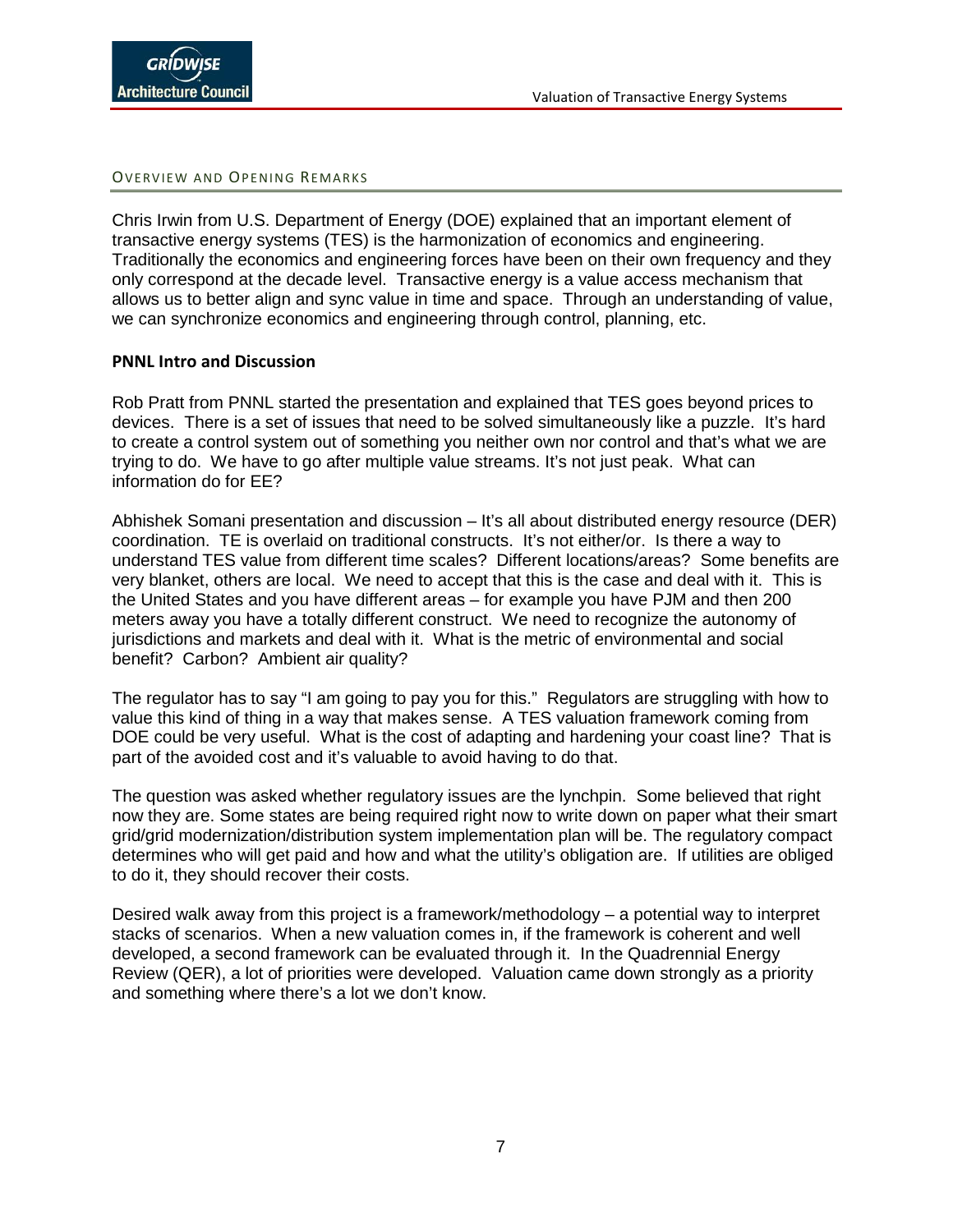#### <span id="page-7-0"></span>PRESENTATIONS - DAY 1

<span id="page-7-1"></span>The following are notes taken from the meeting and links to the presentations.

# TRANSACTIVE ENERGY SYSTEMS VALUATION

**SPEAKER: FARROKH RAHIMI, GRIDWISE ARCHITECTURE COUNCIL** 

Farrokh proposed answers to some questions posed by PNNL. #1) What are the key drivers for deployment of TES? Enhance reliability and reduce operation costs (bulk and distribution system), improve environmental impact, and provide investment signals for clean energy technologies, all with minimal imposition on power system operations (I.e., no or minimal interventions). It was suggested that answers to question #2) What are the most relevant future power grid composition scenarios that should be considered? Include: increased use of renewable energy (RE) and demand response. He said in Hawaii, they are worrying about the duck curve becoming the Nessie or Loch Ness curve.

There are different levels of potential DSOs. Capacity auction results in New York. Distribution substations upgrade deferment in New York. Ancillary services and capacity values.

Investment signals need long-term marginal costs. Value of reduced down time. Need to make sure you don't have unintended consequences to grandma in her house. Question was asked whether we could/should monetize externalities and include in the signal. Yes, but it would require intervention. If it's outside the market, someone needs to approve the investment. How might TES address that? Insurance companies can come in to guarantee this house reliability and engage in a transactive energy market based on economic signals. In that case, no regulatory signals are needed.

**Presentation Link: [http://www.gridwiseac.org/pdfs/workshop\\_070715/oati\\_temp\\_20150707.pdf](http://www.gridwiseac.org/pdfs/workshop_070715/oati_temp_20150707.pdf)**

# <span id="page-7-2"></span>PRESENTATION 2

**SPEAKER: JAMES NEWCOMB, ROCKY MOUNTAIN INSTITUTE** 

In 2011 Rocky Mountain Institute (RMI) published *Reinventing Fire.* They used NREL's Region Energy Deployment System (ReEDS) model and some spreadsheets. In *Reinventing Fire* they developed a set of alternatives similar to NREL's 80% renewables alternatives. Coordination is key between RTO/ISO/customer. The piece of the framework that RMI brings is recognition of the institutional challenges, not just the technical ones. RMI's eLab is intended to improve institutional capacity across layers of the system. This is key to achieving the vision. Find ways to extend and support networks. RMI is also an advisor to New York's Reforming Energy Vision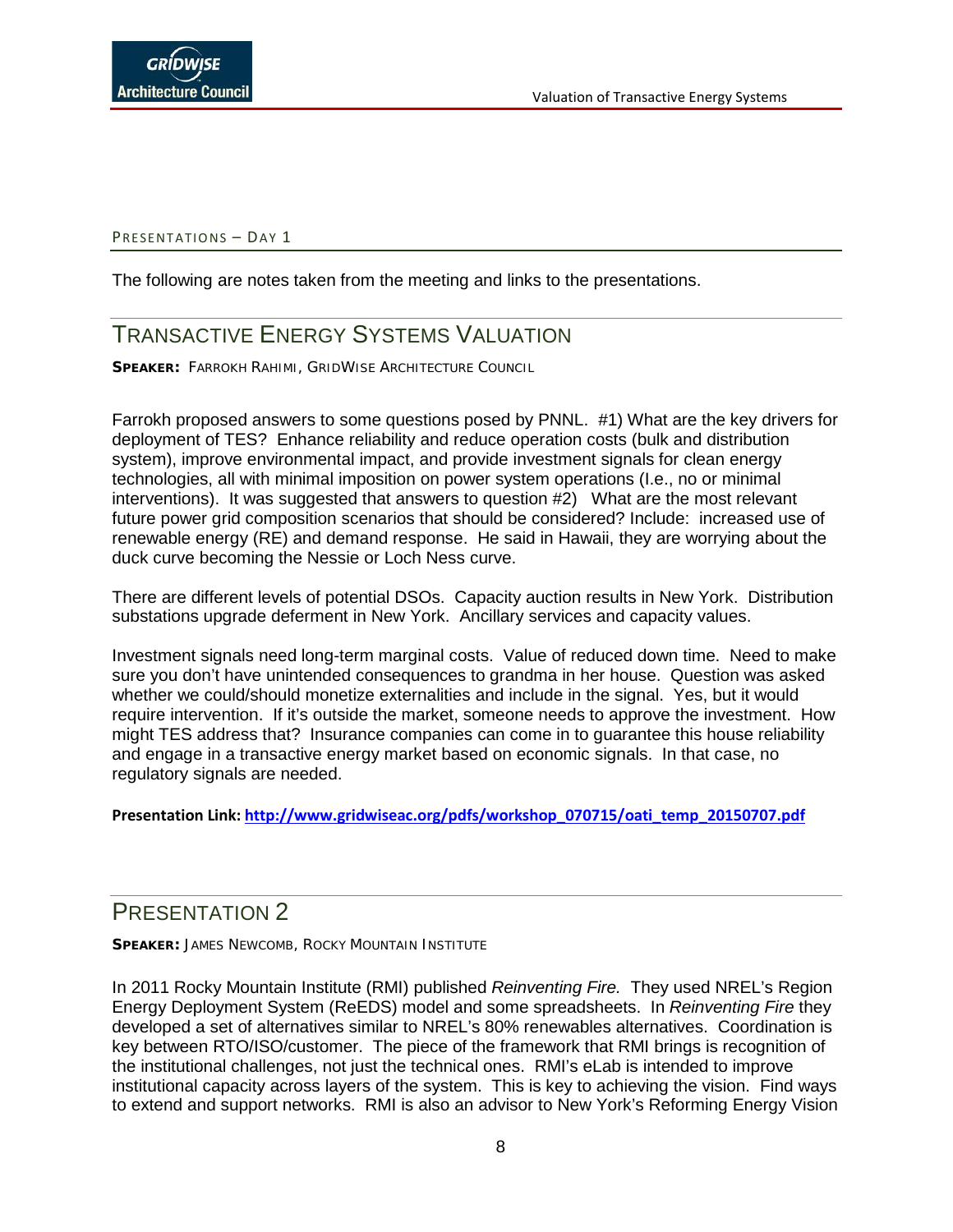(NY REV) looking at how the DSOs will ultimately shape up. Analyzing load defection and how actions might inadvertently encourage people to leave the grid or interact more intelligently with the grid.

Three key value drivers were discussed. First, and the most solvable problem, is to say we can aspire to create a value umbrella integrated across timeframes, locations, etc. The value umbrella includes things like energy, capacity, and ancillary services. The second set of value drivers has to do with resilience and reliability. Redefining reliability. Resilience – very difficult to value. What is the dependence of our economy on reliability? There are many things that could cause problems, including solar weather that could cause deep destruction. Resilience sits on the edge and shadows over our analysis. We need to push extra hard to build resilience into our methodology, even if it looks clumsy and inadequate in the early stages. It is important. It is tough to put a monetary value on resilience.

The third value driver discussed was the value of customer choice and local. Boulder has taken on the task to develop a municipal utility. Very difficult. A TES should build in the capacity to support those changes rather than thwart them. Build capacity and support for local choice. Make that an attribute from the beginning.

Implications to value design. A San Diego group is thinking about multi-dimensional solutions. San Diego Gas and Electric (SDG&E) is trying to figure out what rate designs will be needed. This is the type of process we need to build TE solutions. Vendors and aggregators are how the market will get there. Work with Tesla and Google.

#### **Presentation Link:**

### <span id="page-8-0"></span>PRESENTATION 3

**SPEAKER:** MICHAEL BENDEWALD, ROCKY MOUNTAIN INSTITUTE

Buildings to grid are an asset. EE and load flexibility. Megawatts and flexiwatts. Three things the buildings group at RMI are focused on: 1) Super efficiency – U.S. General Services Administration (GSA) push toward net zero building, 2) Commercial retrofit market – create technologies and business model to get low hanging fruit, and 3) Residential – single family homes are the #1 energy user in the U.S. Social behavior and energy transparency and key issues. They are also working in China. *Reinventing Fire* for China will be released later this month which proposes a plan for the next 5-years for China They are going to LBNL tomorrow to talk about implementation plans. Buildings as a grid asset.

Value proposition for energy efficiency and smart buildings and the commercial market for investor-owner and owner-occupant. Health and productivity. Well Building Standard certification for buildings. This will merge with LEEDS. A lot of overlap with energy efficiency and demand response (EE/DR). Owners can use equipment – lower maintenance costs, continuously commission buildings. There is added value owners can derive. For investors, there are the same values in these. Split incentives – green leases are emerging and taking care of a lot of these.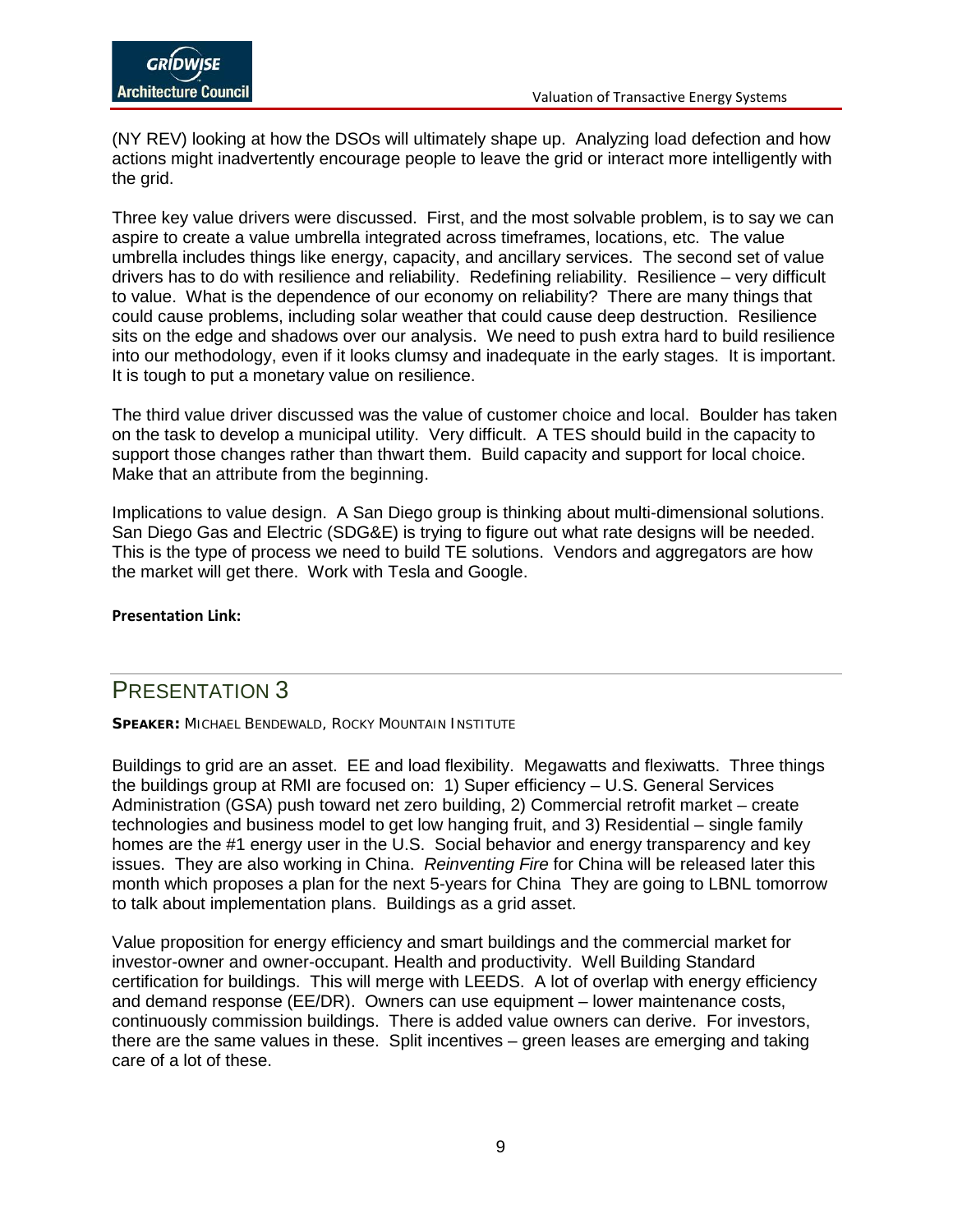Second component of value – service from a power perspective. Johnson Controls Inc. (JCI) is layering demand response (DR) into performance contracts. This is a great opportunity for deploying transactive energy. Have EE providers start layering it into their projects. It can be costly to do that. It takes time and money to understand how it works. Can be different clients and contracts. We can address those costs and bring them down. This can create value. Who is engaged? Service providers/ESCO community, other service providers (AT&T, NEST, ABT Services), and trade associations.

Healthy buildings leads to reduced absenteeism, etc. LBNL has documented studies but there is a need for more data and research.

How can we value customer choice, where people want to go fast and are willing to pay more? How much more are they willing to pay? What is the choice value to them? Green districts/neighborhoods, universities, corporate campuses – value stream and willingness to pay for local distributed and green solutions. Keep them on the grid. There's a delta associated with not having a system with the capacity to be there to help solve the problems.

#### **Presentation Link:**

# <span id="page-9-0"></span>EPRI INTEGRATED GRID FRAMEWORK AND APPLICATIONS

**SPEAKER:** ERIN EBREN, EUGENE WATER & ELECTRICITY BOARD

Erin presented on EPRI's Integrated Grid Benefit-Cost Framework. How to accommodate DERs and keep the rates low? Analytical process must be consistent, repeatable and transparent. Core assumptions are good – study timeframe, regulatory framework, resource mix, expected DER growth, environmental impact. Erin presented a value of solar study comparison slide that identified which studies looked at energy, capacity, customer savings, market development and other as values of solar.

Compared cost benefit analysis (CBA) framework to a simple "value of" approach. Should be looking at net-benefit, not just value. Someone pays the cost. You have to draw the bubble big enough to include everyone impacted. They are really interested in what the right time is and who pays the cost. Advantage if using a common framework is that you can compare different studies on the same value basis.

Equity issues – what happens for those who are not early adopters? Community value of resiliency. Eugene is looking at resiliency and the potential for the "big one" (Cascade subduction zone earthquake). Looking at the potential for microgrids where command centers would be and backbone generation and transmission system for hospitals, etc. When applying EPRI's framework, it doesn't have to be comprehensive every time. Look at the net benefits for society as a whole. Don't lose sight of how complex this is. A lot of customers won't adopt new shiny things and a lot of communities might not think they can afford this.

Is cost of carbon being considered? Can look at the social cost of carbon or the auction price. Human beings value proposition will be very subjective per person. We will never overcome that. Each person, region, etc. will be different. What's the value? Answer - "It depends".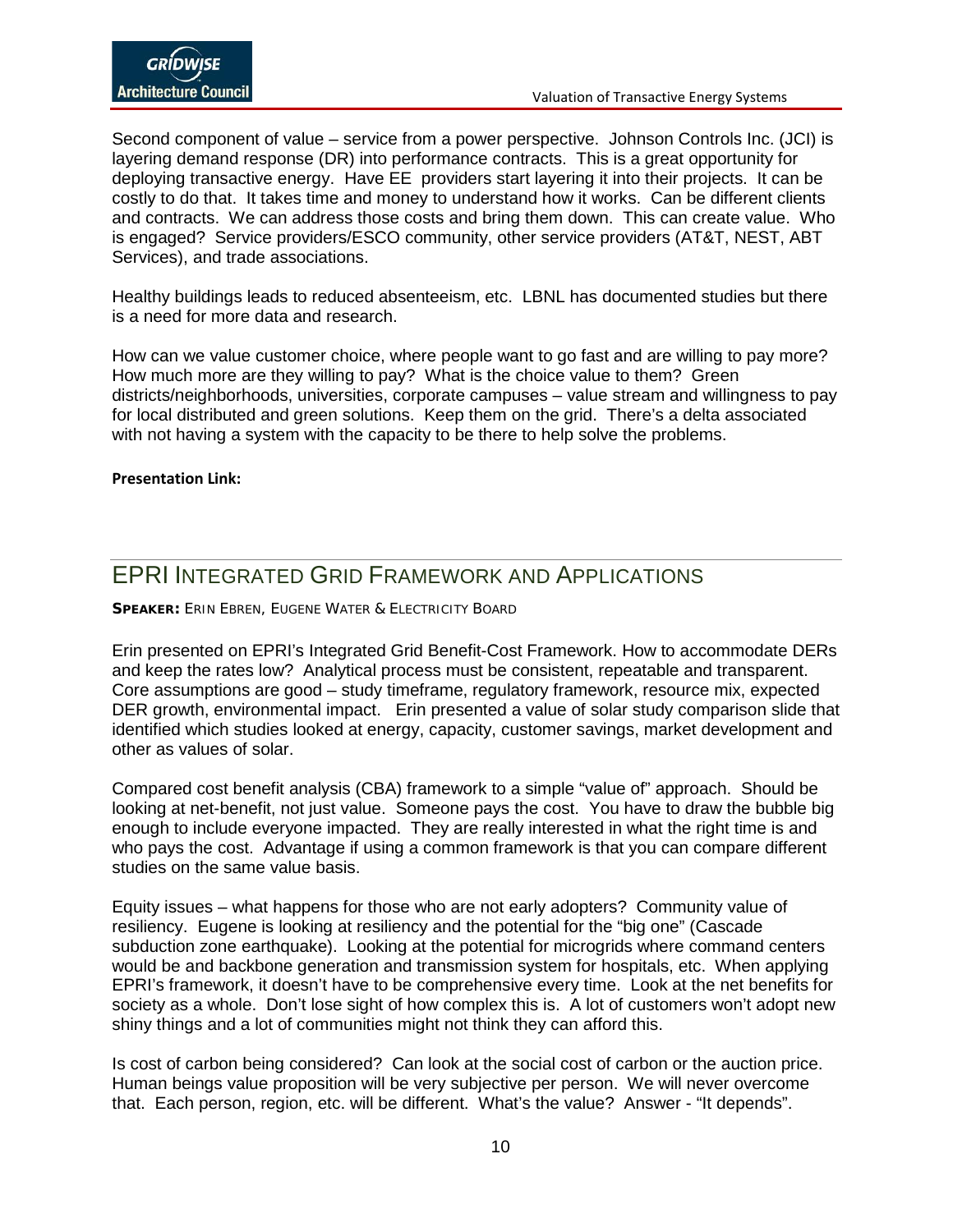Uncertainty will always be with us. We have to start somewhere. If unknowable things clump in one area, historically we have ignored the whole lot. When lack of "knowability" congeals, be really aware of it.

There was an eLab study – 15 solar PV benefit cost studies. Results showed: a) what a slow learning curve we are on, b) different states hire consultants to do different studies, and c) how can we learn from and cross pollinate all those to create methods? Not many have focused on security. Double counting is a real issue in many of the studies. Get the price right and be neutral about who provides the services.

Product redefinition – different approach to utility ratemaking. Cost allocation not aligned. Who pays is not always who benefits. Mutes all signals when costs are peanut buttered across everyone. Cost allocation is important.

Cost-based service has traditionally been impervious to valuation. Yes, that was true in the past. Where utilities are required to file grid modernization plans and then regulators approve them, are the regulators in essence, agreeing on or setting a price that reflects the value? A societally beneficial investment has no losers if the circle is drawn big enough.

**Presentation Link: [http://www.gridwiseac.org/pdfs/workshop\\_070715/epri\\_temp\\_20150707.pdf](http://www.gridwiseac.org/pdfs/workshop_070715/epri_temp_20150707.pdf)**

# <span id="page-10-0"></span>EPRI INTEGRATED GRID FRAMEWORK AND APPLICATIONS

**SPEAKER: JEFF ROARK, ELECTRIC POWER RESEARCH INSTITUTE** 

Assumption has always been that electricity flows one way. Distribution system (planning) is changing. Hosting capacity – the PV penetration level below which, you don't have to make any changes to the current system. Each feeder has its own hosting capacity. EPRI streamlined its hosting capacity method. It uses existing planning tools – CYME, Microsoft, Synergy. Hosting capacity is high near the substation. Impact areas: voltage, protection. Smart inverters are cheaper way to extend hosting capacity than reconductoring or adding voltage regulators, in terms of a 20-year leveled cost. A lot of value of smart inverter is avoided cost in the planning timeframe. CPUC- Rule 21 specifies all requirements for smart inverters. A standard may be the way to solve this kind of market.

EPRI has tried to develop a methodology that doesn't require a full-blown stochastic approach. Should utilities pick locations for DERs where there's the most hosting capacity? That's the way you would optimize by locations, but it's not really practical to do it that way. Customers and third parties are choosing locations. Utilities could host more if some capacity was curtailed through TESLA batteries. Hosting capacity can increase.

Through alternatives the need to replace a transformer can be deferred by a year or more. However, utility planning practices impact the potential to defer the transformer and conductor capacity. Another options is to opt for beefier designs now for increased flexibility down the road.

**Presentation Link: [http://www.gridwiseac.org/pdfs/workshop\\_070715/epri\\_temp\\_20150707.pdf](http://www.gridwiseac.org/pdfs/workshop_070715/epri_temp_20150707.pdf)**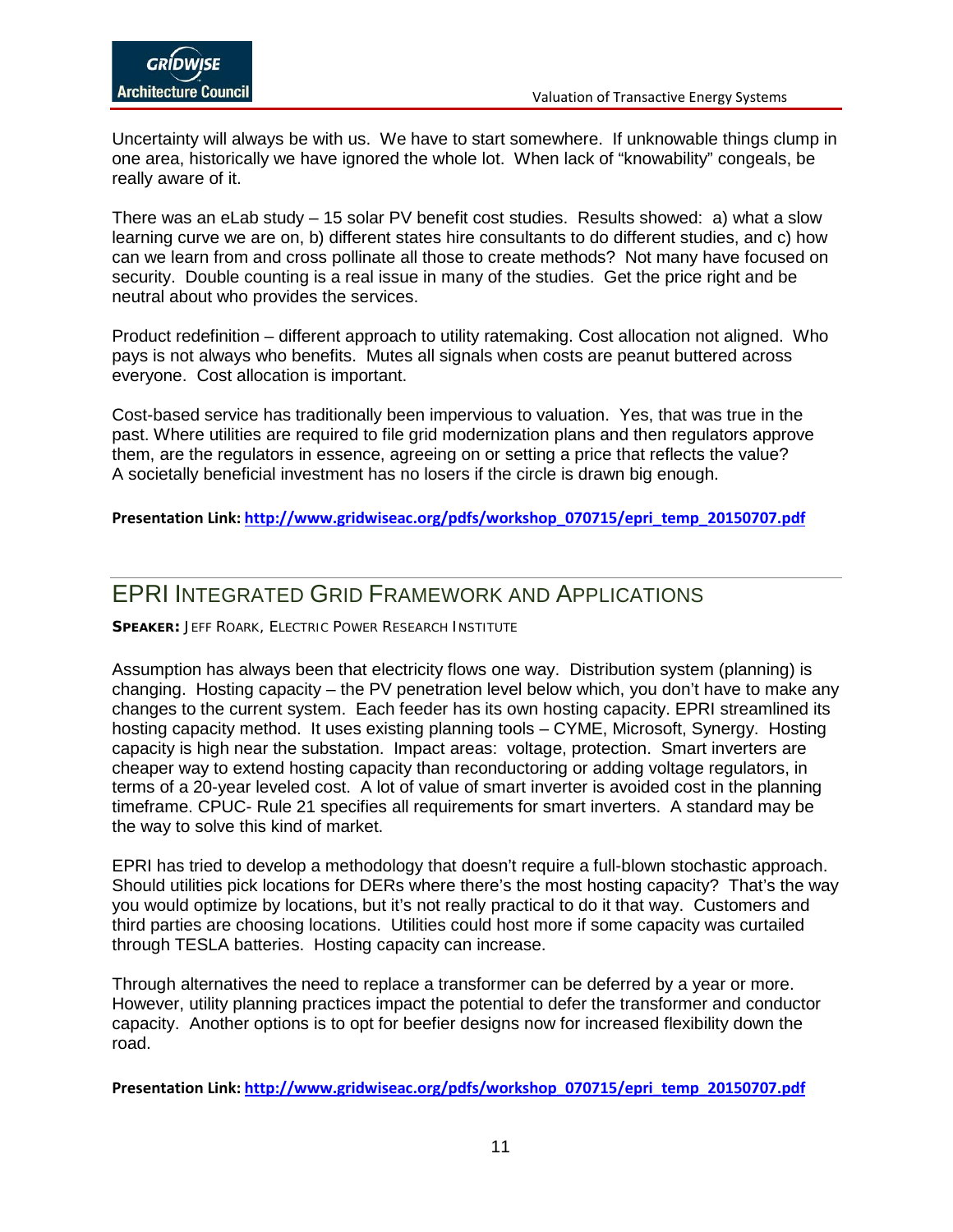# <span id="page-11-0"></span>THE DISTRIBUTED SYSTEMS PLATEORM

**SPEAKER:** FORREST SMALL, BRIDGE ENERGY GROUP

Bridge Energy is providing ongoing support for the joint utilities as part of the NY REV process. The trick is to coordinate all the efforts going on. Regarding value, New York's stated policy objectives as listed in a white paper that led to the NY REV were:

- Customer knowledge and tools
- Market animation and leverage ratepayers contributions they have already made
- System-wide efficiency
- Fuel and resource diversity
- System reliability and resiliency
- Reduce CO2 emissions

Key capabilities needed to help achieve the policy objectives: customer empowerment, intelligent load management, DER integration, integrated planning, market enablement. Market needs to place a value on these. NY REV did just publish cost/benefit document with their rule for how to handle avoided costs. Massachusetts is doing the same kind of thing. Leaving it open how to value these things. In NY and MA, utilities are required to propose implementation plans. Utilities must make concrete decisions.

Information we need: voltage, current, consumption and production data throughout the distribution system, distribution hosting capacity, DER penetration forecasts, dynamic DER production forecasts, parametric values of DER by type and location (cost, characteristics, what it produces), and locational pricing. Big question to answer is how do we measure all this stuff? M&V in the systems with high DER penetration. What do you assume?

Value we want: lower energy costs for consumers, less wasted energy, better reliability and resilience, lower environmental impact, and better utilization of grid infrastructure. The market is behind the platform.

#### **Presentation**

**Link: [http://www.gridwiseac.org/pdfs/workshop\\_070715/bridge\\_energy\\_group\\_temp\\_20150707.pdf](http://www.gridwiseac.org/pdfs/workshop_070715/bridge_energy_group_temp_20150707.pdf)**

# <span id="page-11-1"></span>TRANSACTIVE ENERGY VALUATION ISSUES DISCUSSION

**SPEAKER:** ERIC GILBERT, NAVIGANT

Navigant prepared for BPA a regional business case to understand the potential for smart grid investments. They did a 30-year NPV type analysis. This is described in more detail on BPA's webpage. For the NW, the benefit of smart grid is \$14.5 billion and the cost is \$10.0 billion. This excludes traditional EE and other investments. To arrive at an overall value of TE, had to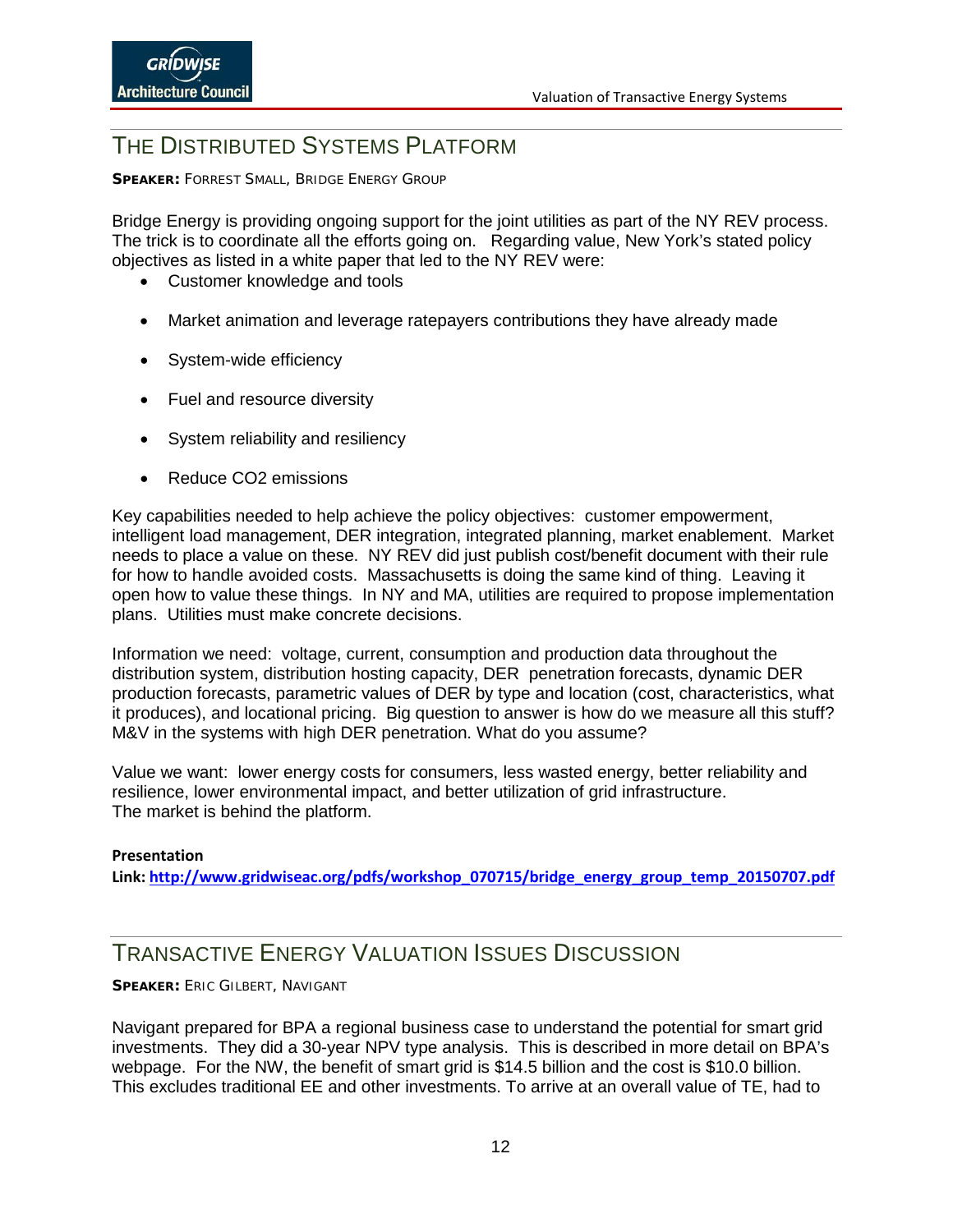break it down from a bottom up approach and then roll it all up. Constructing an investment baseline.

Structural issues. Advanced controls to solve problems. CPUC public tool – distribution deferral and RPS benefits. Model understands the asset sharing between them. It took 3 or 4 years to build the model. Built on Analytica platform. BPA has a copy of Navigant's model that was used to calculate the value of smart grid to the region.

Competition between EE and controllability from a total CO2 reduction perspective? It is computationally intractable to look at each feeder in CA. Are the ISOs already operating TE markets?

Voltage control and reliability benefits to end users. Need a policy redress. PUC needs to say to the utilities: "We are going to give you money to do this." Need to carefully draw a box around what this/TES is for the purpose of valuation is critical.

**Presentation Link: [http://www.gridwiseac.org/pdfs/workshop\\_070715/navigant\\_temp\\_20150707.pdf](http://www.gridwiseac.org/pdfs/workshop_070715/navigant_temp_20150707.pdf)**

# <span id="page-12-0"></span>VALUATION OF TRANSACTIVE SYSTEMS

**SPEAKER:** PAUL DE MARTINI, NEWPORT CONSULTING

Value is directly related to time and location. Energy is not a distribution value. Value of distribution losses can be estimated today using historical data. Some values are mutually exclusive – one function may preclude another if assets are shared. Potentially diminished net value in terms of time and location with increasing granularity. TE is a composition of people, process & technology, implemented incrementally over time based on discrete value realization. Paul presented a table of value components. NY PSC released a white paper last week that contained a range of value components. What is incremental need relative to these values?

Avoided cost and benefit has two parts. Integration cost as the delta between gross value and net locational value. Energy is a bulk power system value. Distribution capacity deferral. Short-term DERs being installed are load-modifying, not supply side resources.

Sandia did a study on value in relation to time. Discharge duration. What time dimension do you need to capture value a component? Diminishing returns after a certain level of granularity in time and location. One of the best places to start in getting value is the distribution substation: breakers, poles, wires, transformers and apparatus. Potential value (in California) lies in the distribution system (deferred system upgrades).

Spectrum of TE systems/techniques. Stage 1: wholesale capacity reserve balancing. Stage 2: Ramping services. Stage 3: Full Market – T&D grid services

TE valuation system five step process:

- 1. Identify value components
- 2. Determine value based on requisite location and timing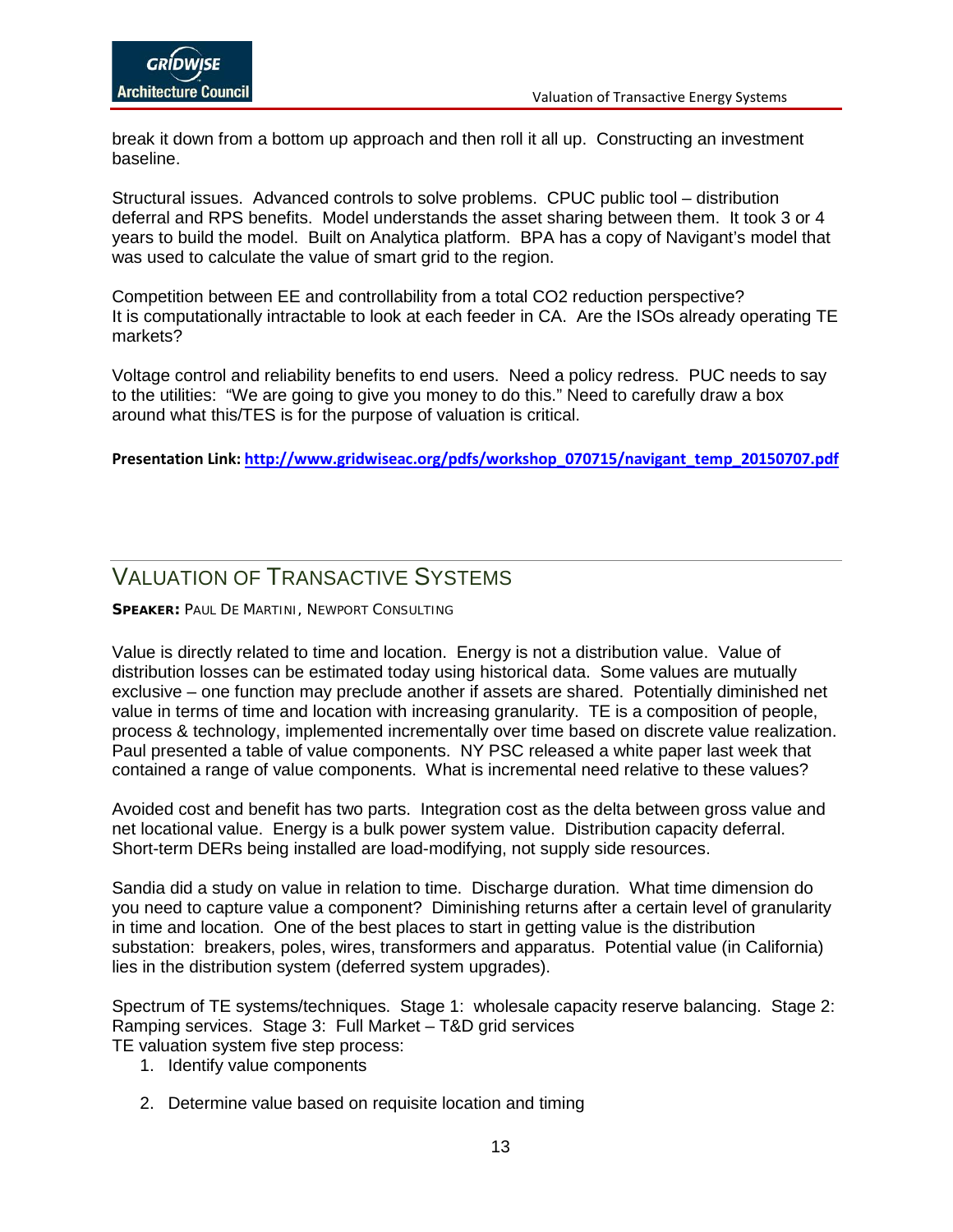- 3. Determine functionality necessary to realize the value
- 4. Identify diminishing value curve
- 5. Select a point on the curve that yields the desired net value

Then A) Identify the implementation sequence for each value component and B) Develop a transactive energy system functionality implementation roadmap – by utility or state. What product would be most useful to current efforts in CA, NY, MN, and HI?

**Presentation Link: [http://www.gridwiseac.org/pdfs/workshop\\_070715/newport\\_temp\\_20150707.pdf](http://www.gridwiseac.org/pdfs/workshop_070715/newport_temp_20150707.pdf)**

# <span id="page-13-0"></span>AN 'AIRBNB FOR ELECTRICITY': INSTITUTIONAL THEORY AND PRACTICE FOR A REGULATED INDUSTRY IN A TECHNOLOGICALLY DYNAMIC ENVIRONMENT

**SPEAKER: LYNNE KIESLING, NORTHWESTERN UNIVERSITY** 

Transactive Energy, an "Airbnb for electricity" - phrase borrowed from an RMI blog. Institutional design and institutional framework and what emerges out of that. Organic ways individuals will be able to interact. From reliability toward broader concept of resilience. Think about economic experiments, not just field experiments. 4 muses:

1) Creative destruction is the essential fact about capitalism – Joseph Schumpeter. Utility death spiral.

2) Transaction cost reducing characteristics and the boundary of the firm – Ronald Coase. Digital innovation reduces transaction costs. Changes in transaction costs change the boundary of the firm. Falling transaction costs reduce the economic impetus for vertical integration.

3) Permission less innovation, focus on value rather than cost – Vint Cerf. How do you achieve a cleaner and more prosperous future? Lower barriers to innovation and experimentation – in a distributed and small scale way. Decentralized experimentation - what market processes really are is a process for trial and error learning. No innovation without experimentation.

Decentralized market processes are innovation platforms. An Uber or Airbnb for electricity – a platform business model. Technology platform. Economic platform – heterogeneous agents with distributed knowledge and intelligence at the edge of the platform. "Bring together heterogeneous agents who only know their own needs, in a way that provides a mutually beneficial connection and you will profit."

4) Regulator as gardener not engineer - F.A. Hayek. Current system – persistent regulatory entry (and exit) barriers to experimentation and implementation. Old regulatory systems may now be getting in the way and creating exit (and entry) barriers. Low barriers to entry and exit are good and important concepts. Think about this when considering different regulatory constructs. Regulators cannot see the end from the beginning and should not attempt to know all details up front. Rather they should create the conditions, like a gardener, where the system can thrive. Compatible and enabling regulatory institutions competing around the distribution edge. Open interoperability standards – open and transparent rules.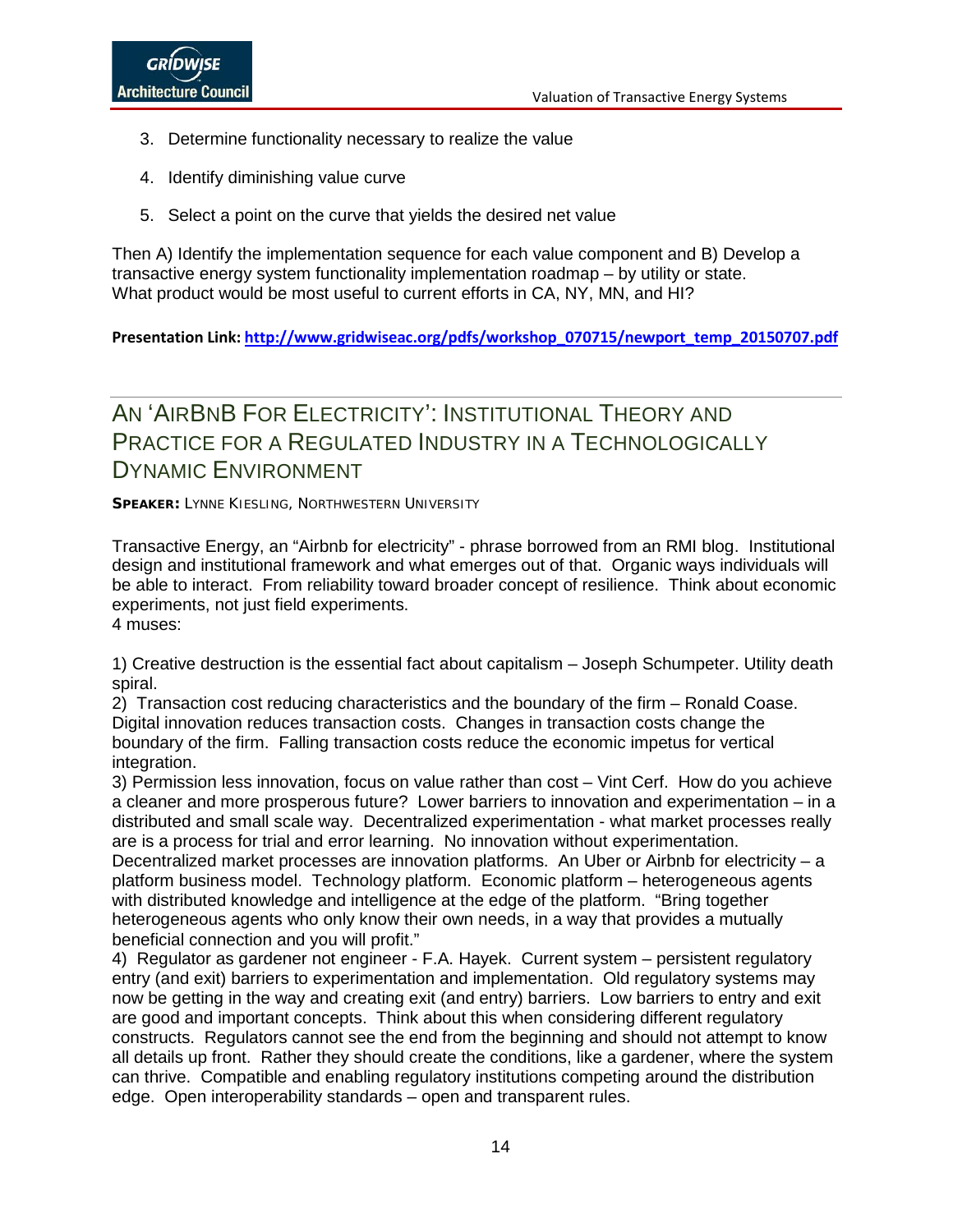Verge of transforming regulatory and organizational models. Regulatory barriers to innovation. What does it mean to be resilient in a broadly distributed system?

#### **Presentation**

**Link: [http://www.gridwiseac.org/pdfs/workshop\\_070715/northwestern\\_temp\\_20150707.pdf](http://www.gridwiseac.org/pdfs/workshop_070715/northwestern_temp_20150707.pdf)**

# <span id="page-14-0"></span>MOVING TOWARDS TRANSACTIVE ENERGY: E3'S EXPERIENCE

**SPEAKER:** JEREMY HARGRAVES, E3

E3 is working in NY, CA and HI. E3 is designing a technology agnostic tariff. One tariff to rule all tariffs – based on service provided, not the technology (DR, EV specific). Value-based tariff. Attribute-based pricing. Missing money – delta between the cost and value. Some bootstrapping consideration to enable the cost effective adoption by others. Menu of successor tariffs in New York – looking a lot at net energy metering (NEM), which is a problem tariff. They are looking to replace. Missing money – cross subsidization through rates. Need to include non-participant impact. There will be a transition period – implications for valuation over a timeframe.

Crux issue:

- 1. Collect embedded costs
- 2. Deciding on an end state
- 3. Deciding on a transition path

Integrated DSM model. E3 avoided cost framework. CA goal is to create a plug and play grid. CPUC Net Energy Metering Reform – alternatives to NEM tariff. Google is a perspective customer – result in bill savings and societal value. How do customers and the grid benefit? Hawaii – proposed transitional tariff. E3 is looking at limits to DG PV interconnection on the current HECO systems. In Hawaii, they need beyond basic smart inverter, they need control too. Storage may be better and more effective than retrofitting inverters even though it/storage is more expensive. Grid-scale storage may be the best choice. E3 worked with Google on a home energy optimization study.

**Presentation Link: [http://www.gridwiseac.org/pdfs/workshop\\_070715/eee\\_temp\\_20150707.pdf](http://www.gridwiseac.org/pdfs/workshop_070715/eee_temp_20150707.pdf)**

# <span id="page-14-1"></span>OPTIMAL COORDINATION AND SCHEDULING OF DEMAND RESPONSE VIA ECONOMIC INCENTIVES

**SPEAKER: DANIEL KIRSCHEN, UNIVERSITY OF WASHINGTON** 

Presented a case study research project on Optimal Coordination and Scheduling of Demand Response via Economic Incentives. Predictive load optimization based on real time pricing (RTP). Consumer demand increase due to EVs will stress distribution system. Aggregator transacts on a sub-hourly basis with its consumers to: a) incentivize demand response, b)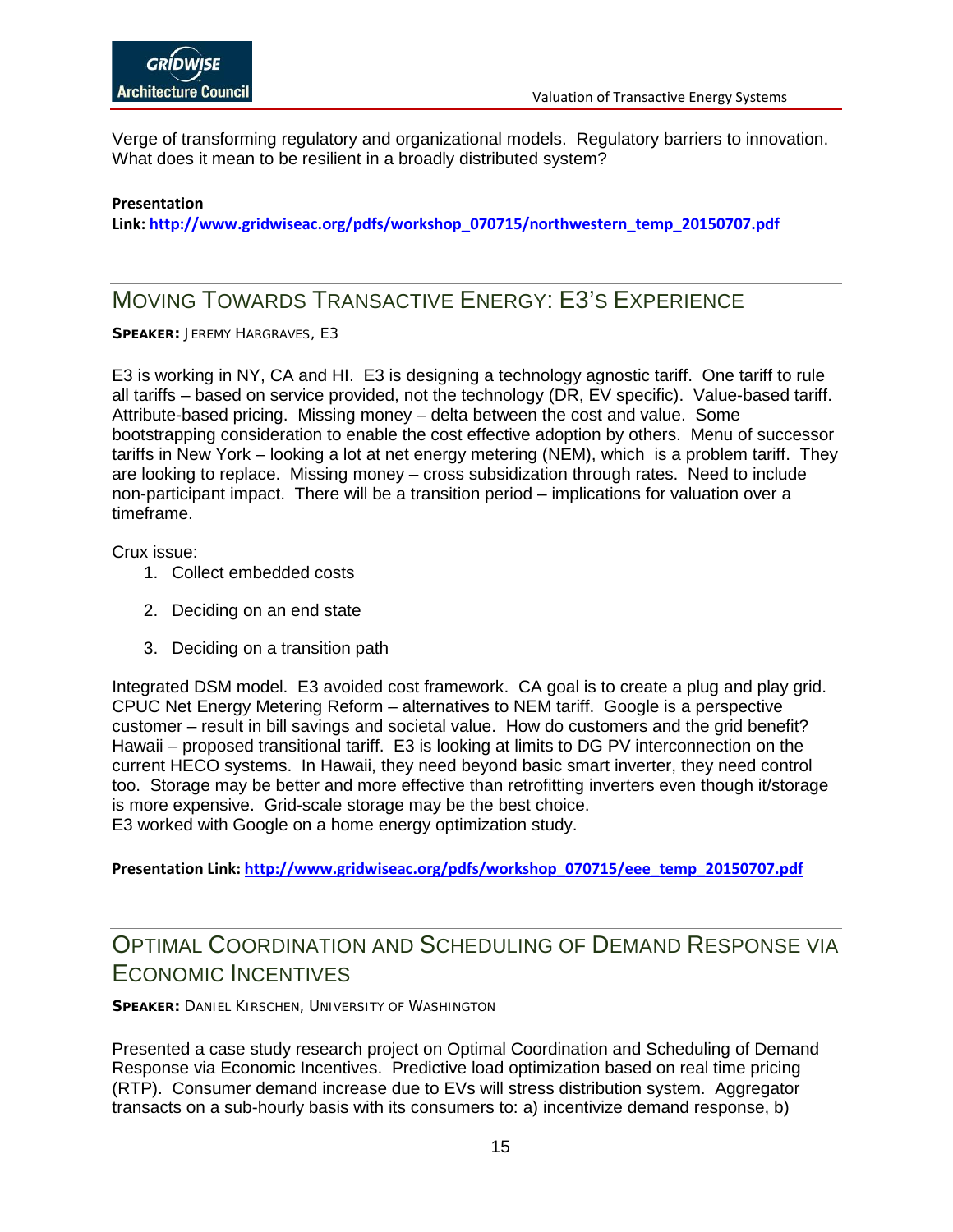maintain the grid within its limits, and c) determine offers and bids into the wholesale energy/regulation market. Combination of price-based and incentive-based DR yields the most benefits.

Aggregator can provide value to all entities:

- Utilities and/or distribution system operators Aggregator provides significant investment deferral benefits by managing consumer loads, e.g. EVs
- RTOs/ISOs Aggregator brings the retail demand-side into wholesale. More participation leads to more efficient markets
- Consumers Aggregator compensate consumers for participation. Aggregator provides other value-added services

Conclusions: Consumer response depends on the value of monetary incentive offered. If some consumers do not participate, aggregator can still maintain grid limits. Interactions between a consumer and the aggregator is a contractual agreement.

It was suggested that you don't need full participation by all customers. 4-5% participation is all you need to get the value you are looking for.

**Presentation Link: [http://www.gridwiseac.org/pdfs/workshop\\_070715/u\\_of\\_w\\_temp\\_20150707.pdf](http://www.gridwiseac.org/pdfs/workshop_070715/u_of_w_temp_20150707.pdf)**

# <span id="page-15-0"></span>PRESENTATION 13

**SPEAKER:** KYRI BAKER, NATIONAL RENEWABLE ENERGY LABORATORY

NREL's Integrated Energy System Model (IESM) Discrete event simulation coordinator. IESM is a simulation tool with physics-based performance of technologies and buildings. Includes multiple retail markets and tariff structures. Provides market layer input to device HIL testing. HEMS minimize costs for air conditioning. Time of use pricing. HEMS minimize cost by precooling houses. Average residence saves 5% on electric bill. Market/tariffs need to evolve and supporting equipment is necessary.

Integrated Grid Modeling System (IGMS) – ISO-to-appliance scale electric power grid simulation. Analyzes system level interactions of distributed resources. Distributed PV, storage and demand response can be monitored at the grid scale. Future work is distributed control and optimization.

#### **Presentation Link:**

# <span id="page-15-1"></span>VALUATION OF TRANSACTIVE SYSTEMS

**SPEAKER:** ABHISHEK SOMANI, PACIFIC NORTHWEST NATIONAL LABORATORY

TES and the overarching concept of the value of DERs. Is performance of TE system embedded in its value and cost? I.e., is how well it works being considered in terms of defining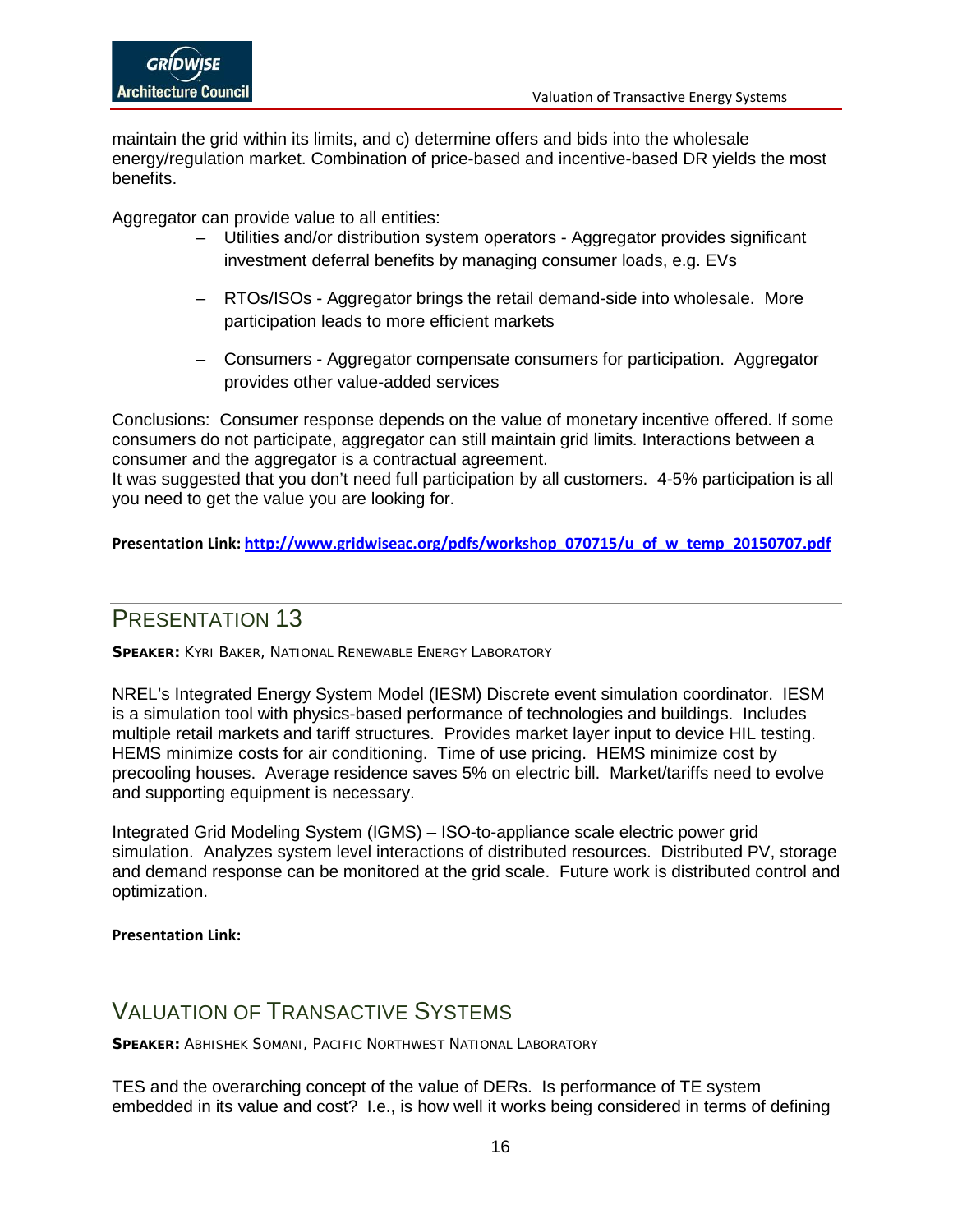the value? Risk should be taken into consideration. From utilities POV, vendors are trying to sell a lot of different things. Demonstrate there is a new approach, architecture, and way to use data that is more cost effective and less risky than the monolithic old ways. The real value in this project is to show what new systems are cost effective.

Help inform utilities about what value is there. Is it true that only 4-5% of customers need to be engaged to solve the problem? Is that true even in a future with high DERs? What system are you designing it for? Solve the immediate problem of cost effectiveness and then make it modular. A modular approach that builds over time. Be sure to include the social and environmental value.

Regulatory aspects need to be taken into be taken into consideration

In terms of scenarios, it was asked how many will be developed. Need diversity in scenarios. Need to model each scenario differently in each region. Australia looked at four. Should also look at WECC Advanced Scenario work. Four different futures. This work was funded by DOE. NIST is also putting together some scenarios.

TES will have the most value when there is the most variability. What assumptions will be made about the baseline in terms of institutional and market assumptions? Every area is different. 2 or 3 times more benefit from demand response when the technology is automated. What about an approach of starting with location marginal pricing in the bulk system and going from there?

Once a finalized methodology is developed, can other value of solar studies be dropped into it and evaluated through it?

People who come are going to come with something. QER says value streams are not being digested by electric system. Minnesota comes in with a value of solar study. Don't get anywhere until everyone is looking at the same generally recognized methodology. Individual locations/utilities will just change the parameter value, but the framework is consistent. We should haggle over numbers not over methodology.

Wholesale market needs to understand what the distribution system is doing so there are no scheduling mistakes. Open question as to how we would accomplish this technically. Would like framework to allow for a focus on shifting toward resilience in those susceptible environments that require high resilience. Two ends – power quality and resilience.

#### **Presentation Link: [http://www.gridwiseac.org/pdfs/workshop\\_070715/pnnl\\_somani\\_temp\\_20150707.pdf](http://www.gridwiseac.org/pdfs/workshop_070715/pnnl_somani_temp_20150707.pdf)**

<span id="page-16-0"></span>DISCUSSIONS – DAY 2

<span id="page-16-1"></span>RECAP OF DAY 1

**PRESENTER:** ABHISHEK SOMANI

**Key takeaway points:**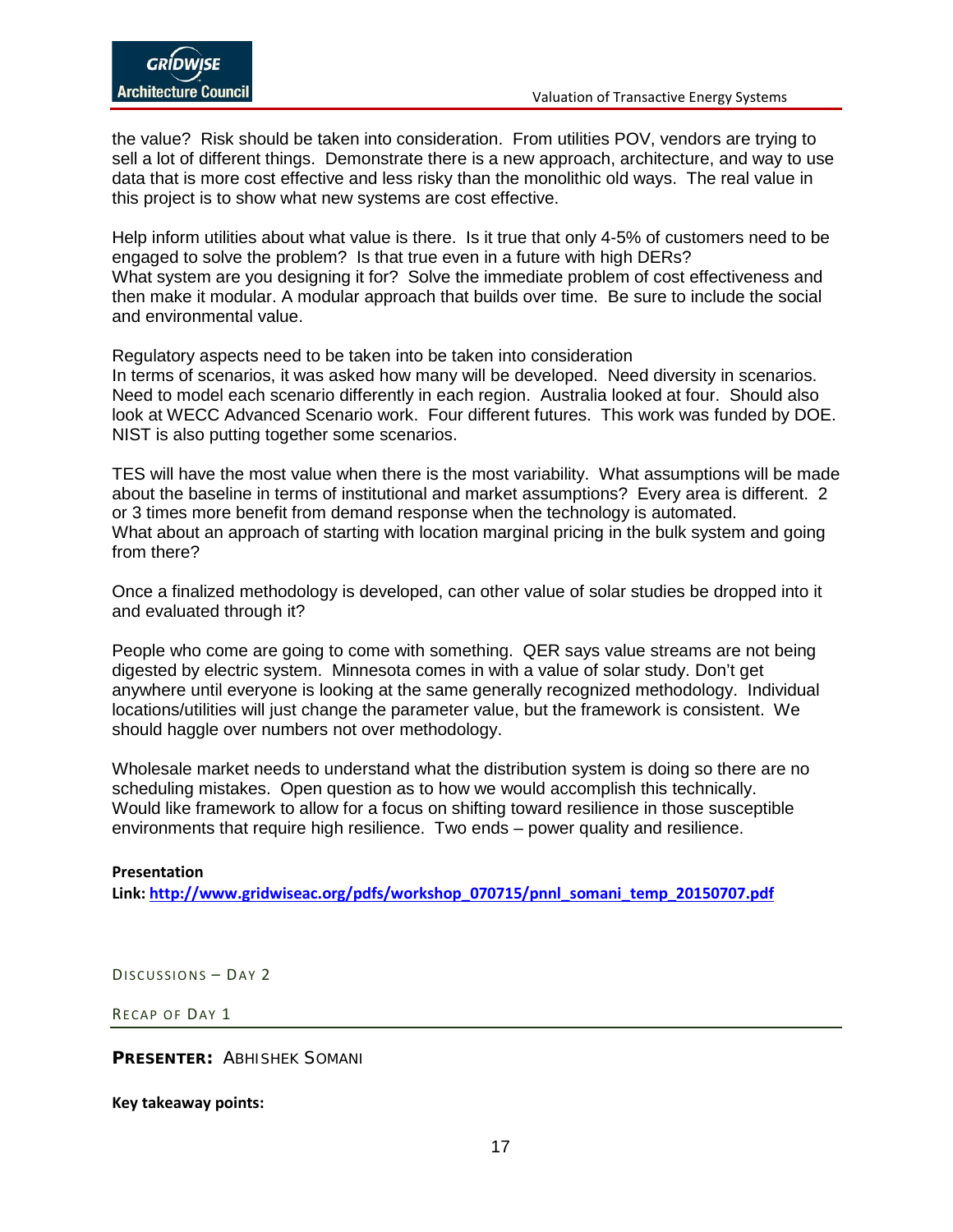- Basis of comparisons between different valuation methodologies need to be identified
- Temporal and locational value components associated with DERs and transactive systems need to be identified and reconciled
- Current cost of service model needs to be reconciled against "value of" model
- Distribution system (planning) is changing
- Different regions will have different parameters
- Regulatory and institutional uncertainty
- Scale and scope of studies: WECC/CA/NY/TX?
- Customer choice and other societal benefit streams need to be explicitly considered
- Value of resilience v/s reliability?

### <span id="page-17-0"></span>BREAKOUT SESSIONS – DAY 2

Meeting participants were subdivided into three groups to brainstorm answers to the following six questions that were sent out in advance of the meeting:

- 1. What are the most relevant future power grid composition scenarios that should be considered?
- 2. What are the operational and control objectives for an integrated grid in a high DER scenario?
- 3. How can the value associated with those objectives be quantified and monetized?
- 4. What is the relationship between the value of a transactive energy system from an operational perspective and a long-term planning perspective?
- 5. What are the value drivers for deployment of transactive energy systems?

Group answers to these questions are summarized below:

#### *1. What are the most relevant future power grid composition scenarios that should be considered?*

- UN Carbonization effort scenarios paths to future state, trends, yearly look, avoid pitfalls, least cost transition to end state
- RMI *Reinventing Fire* scenarios
- CSIRO scenarios and process
- E3 2050 report
- High resilience scenarios
- David Holmberg/NIST has list of use cases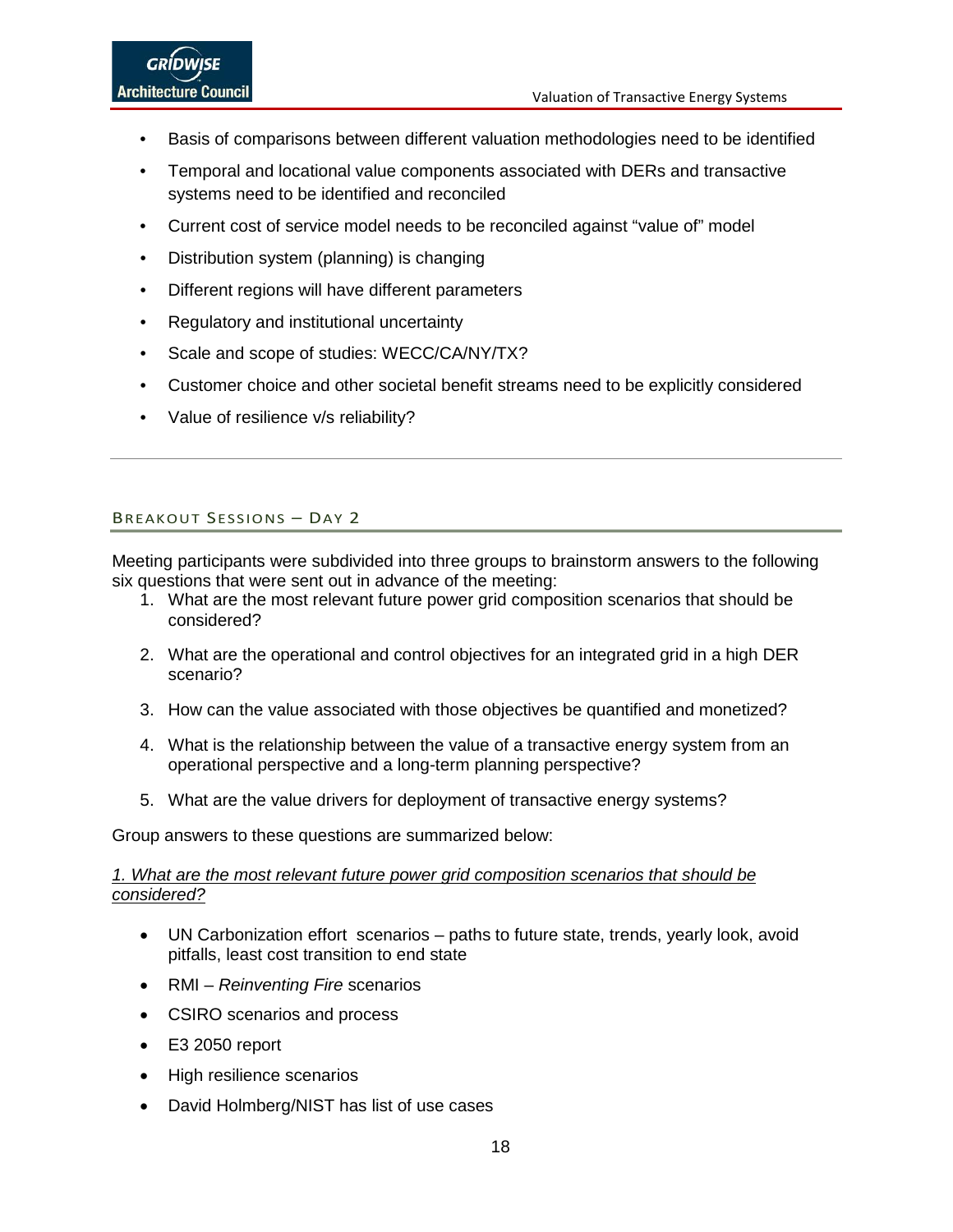- Key scenario drivers regulatory, climate, adoption rate, economy
- Water starvation option
- Make the duration clear
- GHG scenarios application/approaches may vary but GHG goal/requirement could be common
- Consider transmission system, distribution system, load, generation in scenarios
- Different typologies
- Interconnections
- Hypothetical scenarios based on current targets (CA RPS, etc.)
- Also look at oddball scenarios (huge drop in cost of storage, natural gas price peak, etc.)
- Look at 4 quadrants low to high DER penetration on the horizontal axis and low to high DER aggregation through microgrids on the vertical axis
- Dimensions of scenarios % wind, solar, storage (bulk and distributed), DR, EV, EE, Net zero building, load growth
- Consider seasonal variations oversupply mitigation, hottest summer day, coldest winter day

### *2. What are the operational and control objectives for an integrated grid in a high DER scenario?*

- Phase balancing/phase control below the substation
- Resiliency can change the operation and control objectives
- Revised interpretation of reliability at the distribution level need reliability criteria for distribution systems
- No regrets investments and standards (i.e., smart inverters spatial and temporal considerations)
- Smart Inverter Working Group of California good source of operation and control objectives
- Economically efficient (i.e., cheap), reliable, clean and transparent to end users
- IRPs or market forces
- Transactive energy is a way to trade find proper scale. Will grow over time
- Need good forecasting need day ahead distribution level predictions
- Look at Smart Grid Interoperability Panel (SGIP) TE use case work
- Renewable ramping
- Oversupply mitigation desalination as an optional load
- Manage voltage/loading constraints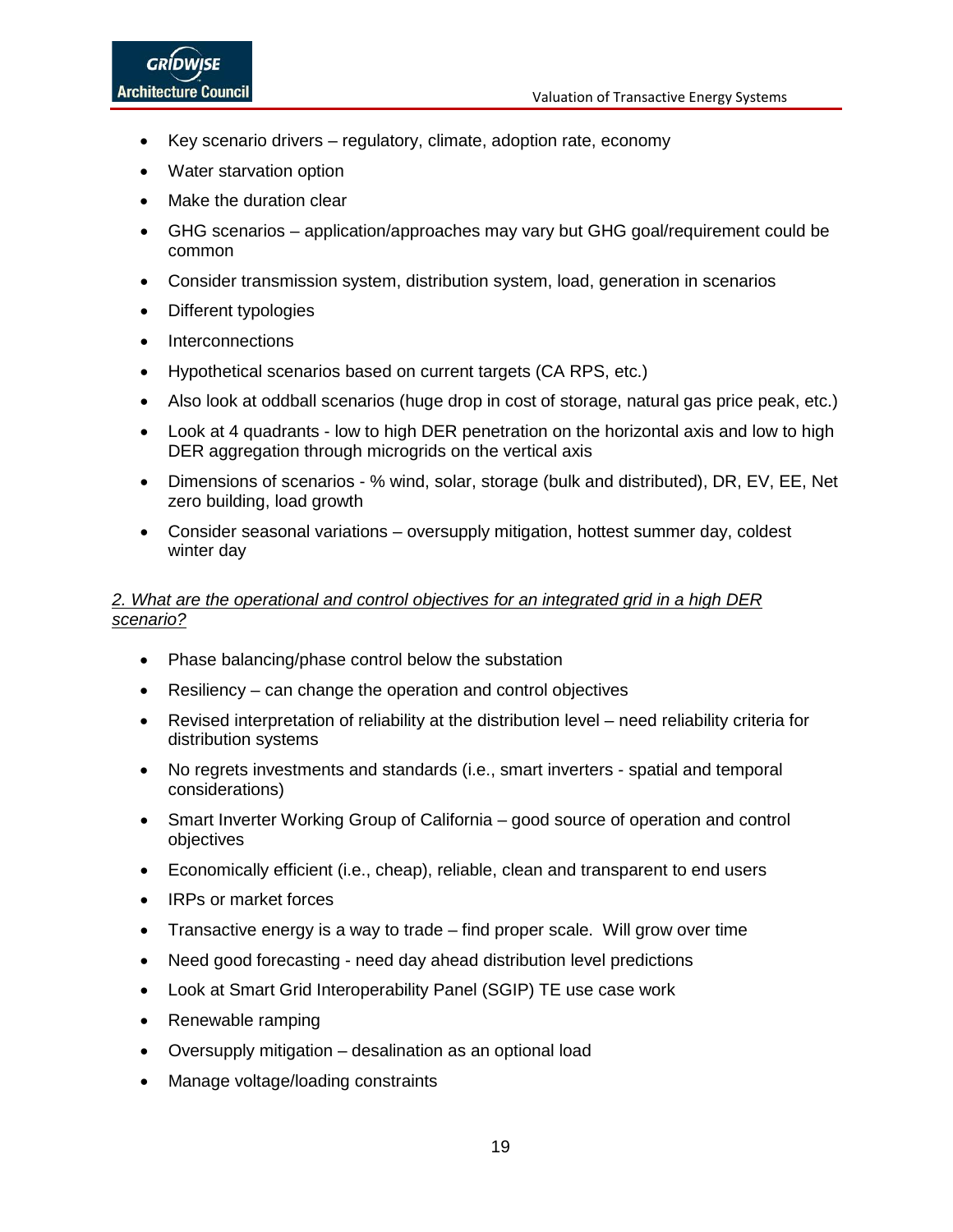- Non-wires solutions
- Contingency avoidance

### *3. How can the value associated with those objectives be quantified and monetized?*

- Refer to presentations from Day 1 Distill literature and look for commonality
- Time, frequency, and location as critical dimensions build into quantification of values
- Forward commitment, duration/latency
- Frequency
- Look at the right baseline Counterfactual establishes potential value
- What value streams are accessible through the current paradigm? Regulatory, CBA, or other?
- Some things is makes sense to socialize
- Unbundle services to reveal value
- Southern California Edison set tranches of value for different sets of services based on needs of substations after San Onofre Nuclear Generating Station shut down.
- Does architectural analysis exist that can be built upon?
- Address adoption as well as availability
- Be vigilant in maintaining transparency issues
- Need for integration planning between distribution and resource planning
- Ability of non-wires solutions to meet distribution needs
- Quantifying risk/uncertainty
- If you build it, will they come?
- What adoption rate do you need to hit?
- Non-monetized value
- Declared prices
- Bids and offers
- External influences
- Policy drivers
- Stakeholder POV
- What services are required can TES be used to provide? Products: VAR support, ancillary services and reserves (value for being offline)
- Flattening/locking the peak has high value as does being able to grow low utilization times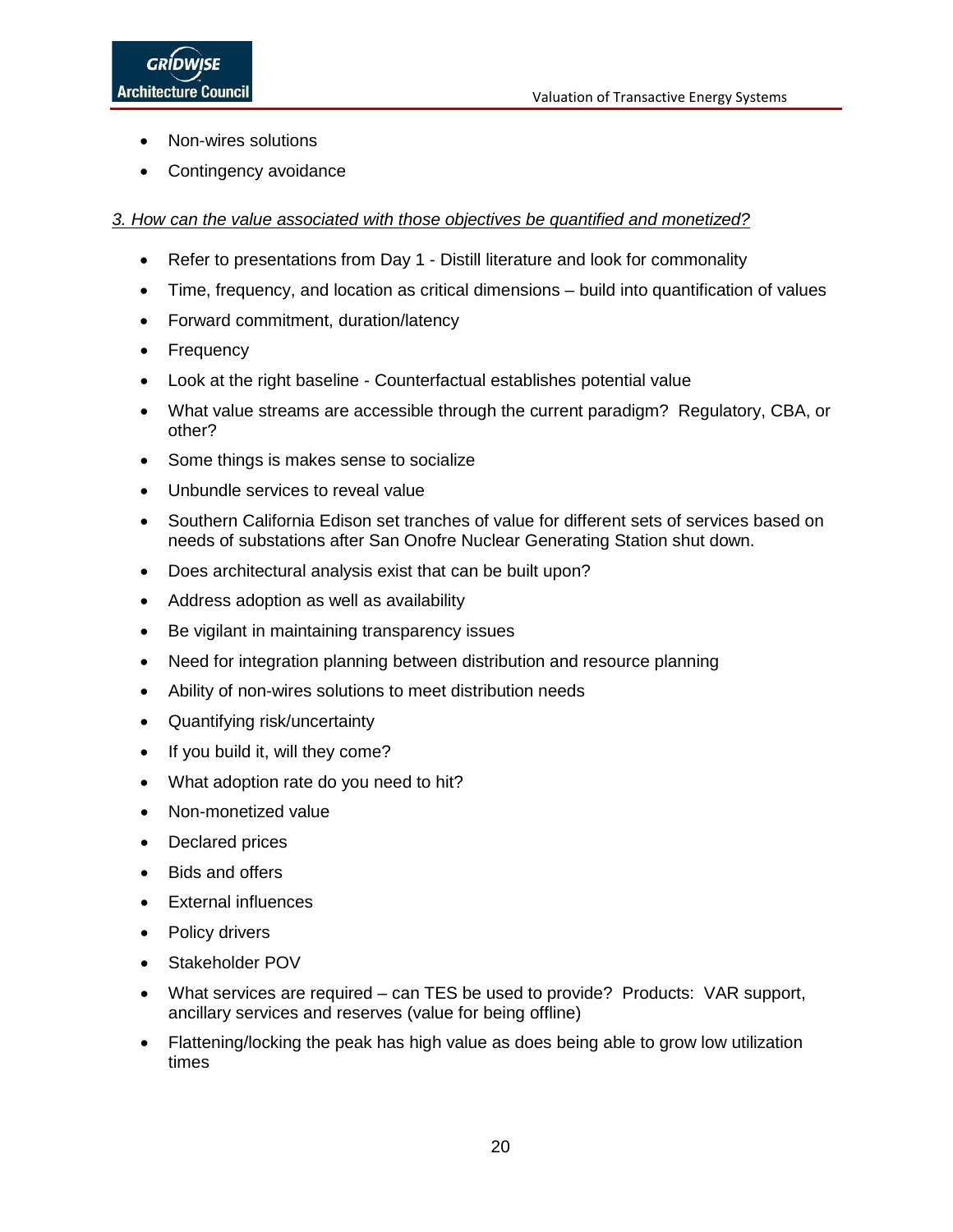- At any point in time, which is greater? The cost of the asset or value of the asset? Look temporally
- Value of information that is available new information available to distribution and bulk power operators. Real time telemetry and situational awareness. There is value. How to characterize?
- Continuous real time ELCAP
- BPA is finding big value of synchrophasers is in power plant characterization/tuning

### *4. What is the relationship between the value of a transactive energy system from an operational perspective and a long-term planning perspective?*

- Trust
- Frequency, how often it is called upon?
- Platform to consider non-wires alternatives to expansion look at avoided cost
- Local capacity signal transparency and risk
- Confidence and predictability
- Real-time telemetry
- TES as part of core operating structure how you do business
- Address in planning: load following, supply following, customer following
- Distribution planning capital budgeting priority
- Bidirectional planning relationships. No longer just from BPA to utilities to customers now utilities can plan and generate and shape and sell to BPA, and customers can sell to utilities
- Negotiated outcomes
- Regulatory business models
- Cost recovery and pricing are in conflict and need to be in balance
- Cost allocation and value streams need to be aligned

### *5. What are the value drivers for deployment of transactive energy systems?*

- See presentations from yesterday
- Increase asset utilization
- Innovation/access to market
- Climate
- Choice in reliability levels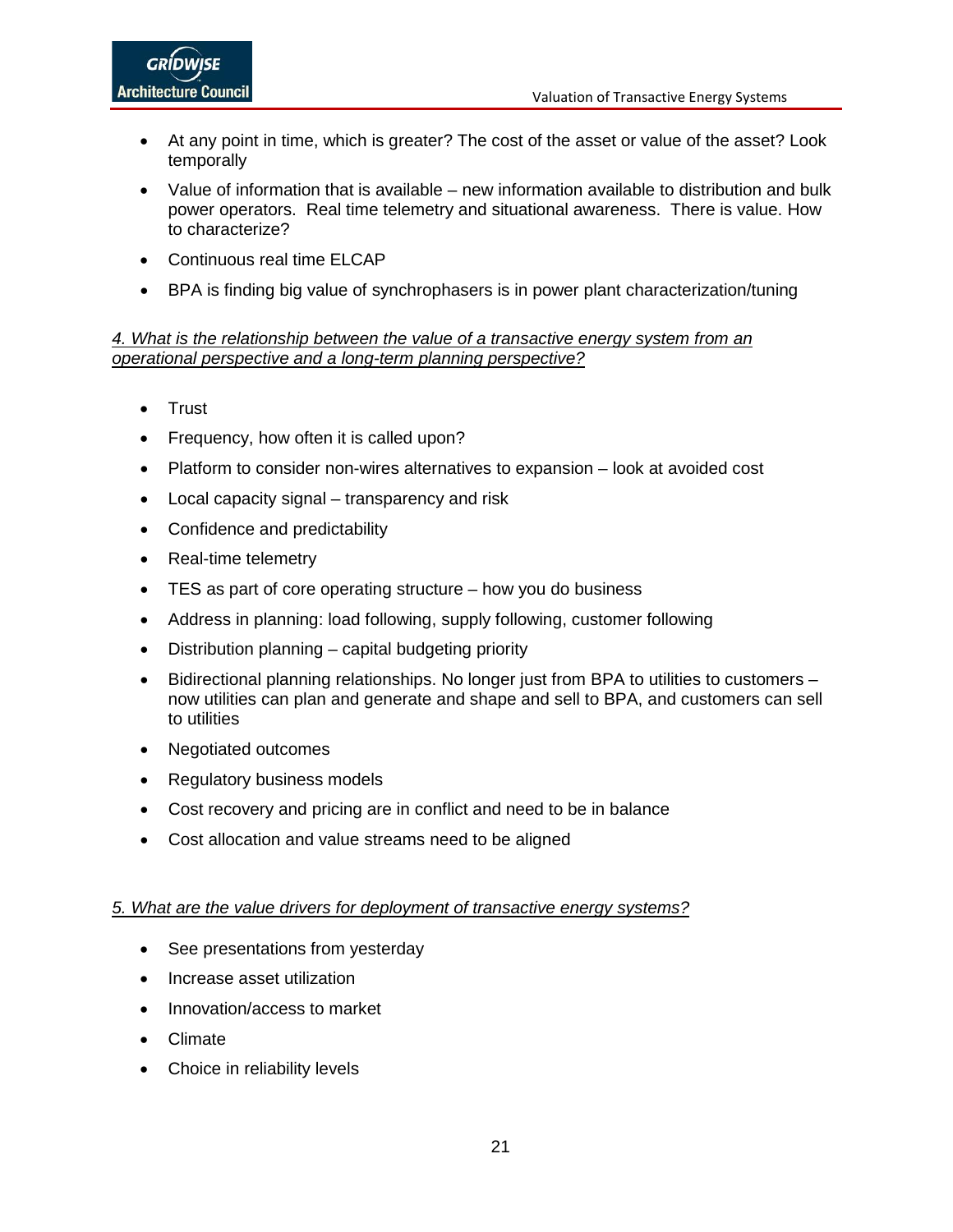- Location based pricing and avoided cost by feeder. (See EPRI hosting capacity model) Where need it and where not – capacity, etc.?
- Importance of open communication standards to facilitate easier access to value streams
- DER penetration
- Beyond standard conservation
- Non-wires solutions
- Pricing to optimize siting
- Distinction in reliability levels
- Address uncertainty
- Opportunities for prosumers
- Managing variability
- Climate is of interest at multiple levels even local/city
- Increasing/improve reliability through flexibility
- Extend transactive from bulk to distribution system
- Platform, opportunity to create value
- Drivers vary by region
- Marginal capacity
- Increase asset utilization
- Consumer choice
- New markets create opportunities for new economic activity (like Uber!)
- Being clear on energy and non-energy value streams. Transactions that provide a range of value – more clearly quantified and attempt to quantify the less certain categories such as resiliency.
- Leverage DER for one purpose (reliability) to capture additional value streams (i.e., price spikes). Aggregator likely to enhance penetration substantially
- Energy-water nexus and impact of drought on value, i.e., solar for desalination

### <span id="page-21-0"></span>ADDITIONAL INPUT – DAY 2

Group members were asked to offer their suggestions, using sticky notes, to questions posed to the group and printed on large pieces of paper that were hung around the room. Below is a summary of the questions and responses:

#### *1. Who else should we be including in this discussion?*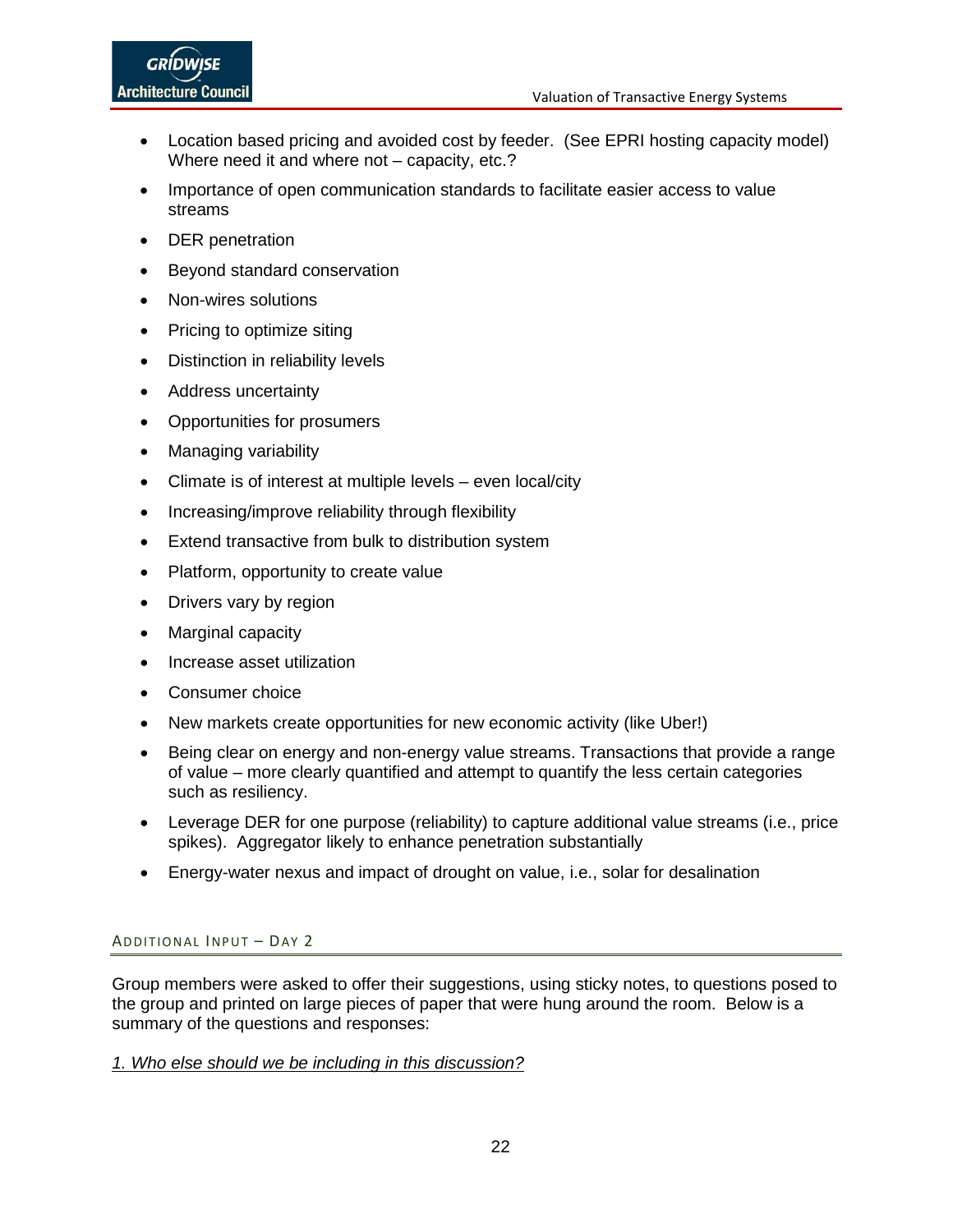- Policy makers in reforming states (CA PUC, NY PSC and DPS, HI PUC)
- Utility regulators and state regulatory staff
- Utility representatives, particularly distribution utilities
- Innovative legislators
- FERC
- ESCOs (especially with economics experience)
- Environmental concerns
- DOE (EPSA, EE/RE)
- Other national labs LBNL, Grid Mod Lab Consortium Valuation Team
- Edison Electrical Institute
- National Rural Electric Cooperative Association (NRECA)
- Canadians
- Aggregators, SW providers
- Big disruptive customers (e.g., Microsoft, Walmart and other large retailers)
- $3<sup>rd</sup>$  party developers (storage, PV, etc.) and  $3<sup>rd</sup>$  party providers of EE and DR
- System operators and planners (ISOs, RTOs, WECC, PeakRCO, NERC etc.)
- For some parts of the conversation it may be useful to engage people from Tesla, Google, Enernoc, Advanced Microgrid Solutions, Spirae, etc.
- End use representatives
- Council of State Governments, National Conference of State Legislators
- Consumer advocates
- Vendors
- NARUC

### *2. What developments in national and state policy, business, technology, and research should inform this conversation?*

- NY REV, CPUC proceedings on DER and DSOs, HI reforms
- TE interfaces and simulation/co-simulation interoperability (connection to NIST TE Challenge)
- State DSO activities
- Dynamic rates / ratemaking activities at the state level
- Regulation markets, 111(d), microgrids, changing utility business model, new product development for grid services, cost of solar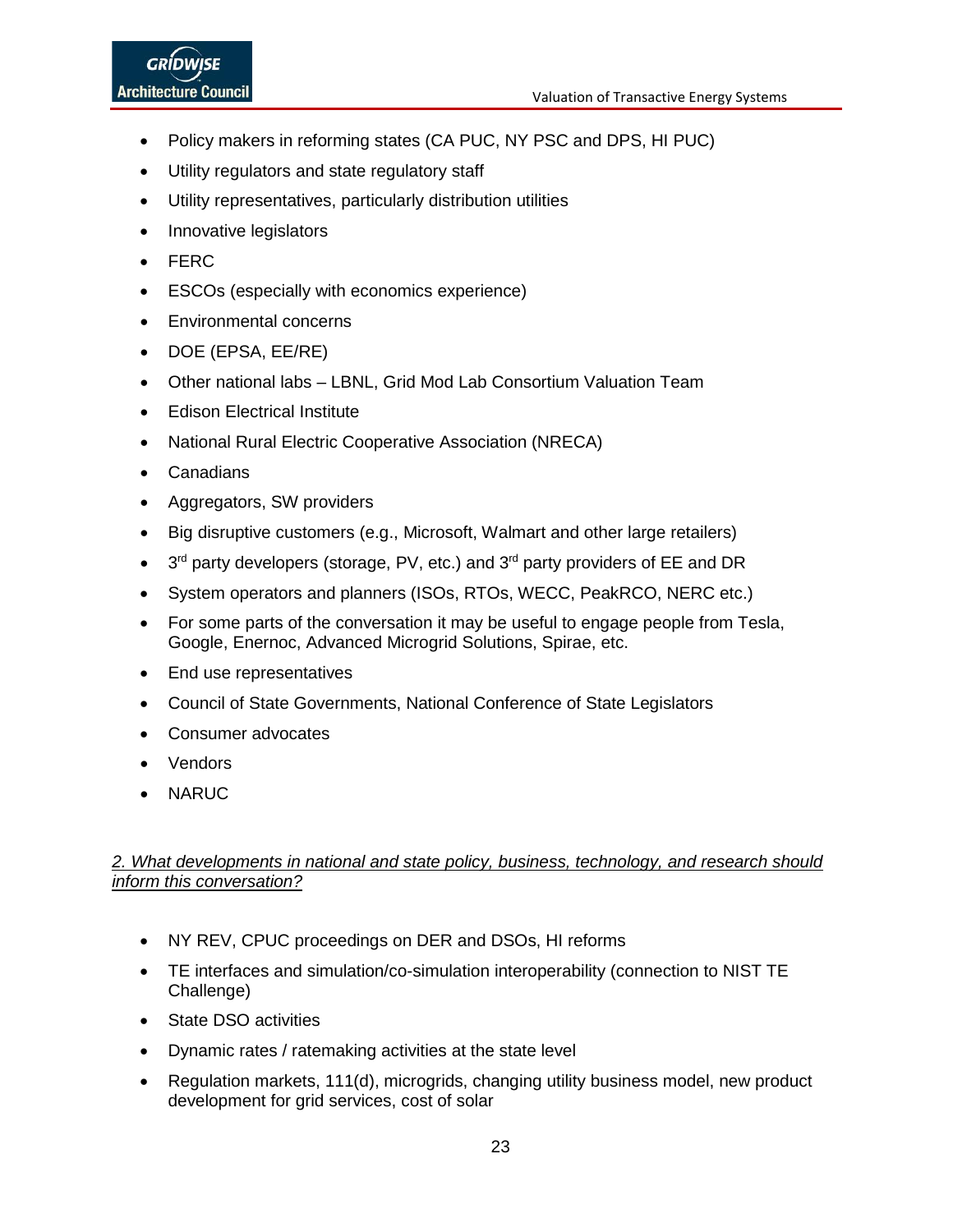- NW Smart Grid Demo, AEP Smart Grid Demo, ARPA IE Network Optimized Distributed Energy Systems (NODES), DOE grid architecture work.
- Interdependencies  $-1$ ) natural gas and electricity, 2) electricity and ICT, and 3) waterenergy nexus
- U.S. response to UN Climate Change Initiative
- Need regulators to contribute their thoughts (NARUC)
- Transactive energy research and demos
- EPRI Integrated Grid demo projects
- Need more clarity on end state we are driving to and how to stop. Milestones and signposts along the way to one of several possible future scenarios. Can be many drivers so don't draw your circle too small.
- Net energy metering proceedings in states (CA, AZ, MN, CO, etc.), other valuation efforts (CA More Than Smart, MA GridMod, etc.)
- Individual state goals, policies and regulations should be researched further and taken into account in these discussions
- ARPA-E Network Optimized Distributed Energy Systems (NODES) Funding Opportunity Announcement (FOA)

### *3. How can we best be contributing to others' efforts and how can they best be contributing to ours?*

- Identify who is making contributions to this area and talk to them. More academic participants (identified through publications, white papers, etc.)
- Tie seminars to areas (regions/utilities) that are going to be looking at options. For example: Hawaii and their transition over the next five years is critical and they are looking for options, or CA RPS target dates
- Interface with DSO/DSP effort
- Communicate about how transactive energy can help address grid challenges
- Solicit utility feedback on the value of services to the system
- As you ID topics that require broad stakeholder engagement, feed this to SGIP
- Tie the future scenario simulation model development into the Transactive Energy **Challenge**
- GWAC transactive energy engagement and DOE ESPA Valuation
- Webinars to: NCSG, NCSL, IEEE, SGIP, etc.
- DOE efforts need to get their attention, Grid Architecture, NY, CA, TX, MA, HI leaders/staff, simulation and modeling community
- Do literature search on prior work create bibliography (no need to re-invent) list other key, related efforts (CA AB 327, NY REV, etc.), show how this work relates to this prior work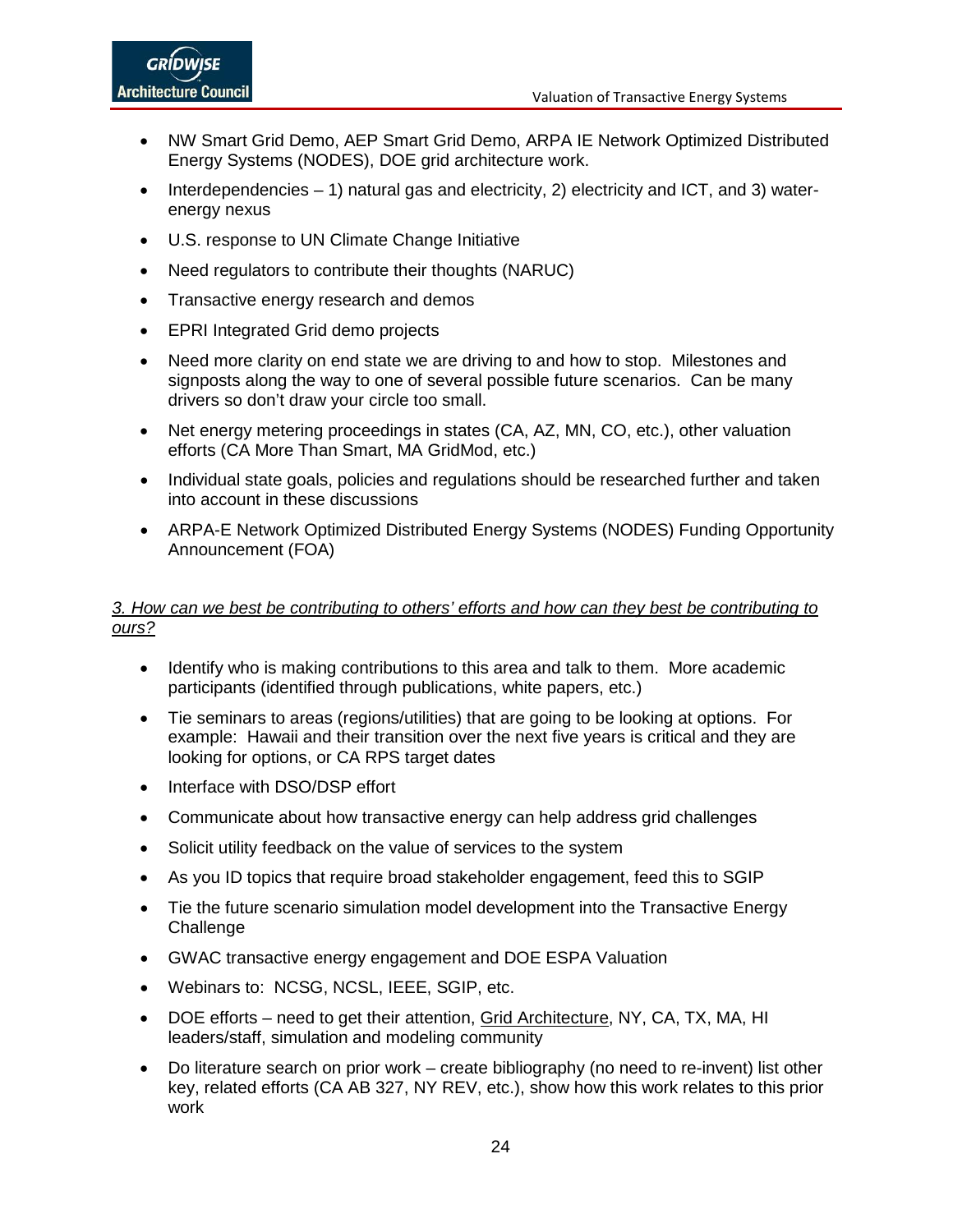- Coordinate with other doing similar work. Can't you jointly publish or at least endorse the framework? (i.e., EPRI, Navigant, E3 and PNNL)
- Would be great value for someone to estimate the value of TE for NY State
- Conference calls or webinars with groups engaged in similar efforts
- GridWise Alliance
- Collaborative on scenarios, collaborative on elemental costs and benefits and costbenefit calculations
- What does TE do for states with aggressive RE policy? Crystalize thoughts to bring them to broader audience
- Use DOE's unique position as a credible convener to bring together the people who are solving the grid modernization challenges in California, Hawaii, Massachusetts and New York. Keep it small, and try to facilitate information exchange while creating some critical mass.

### *4. How can this effort be meaningful to utilities, regulators, ISOs, etc.?*

- Dialog business case development, demo with simulation and modeling, input from them on our test cases
- Create a tool they can put their numbers in
- Point to opportunity to use valuation with stakeholder POVs to identify business model and regulatory disconnects
- Have more representatives from these places attend and report back
- Discuss market designs already in use and their relevance to Transactive Energy and the distribution system – lessons learned
- Solicit opinions on how regulatory system should evolve to include transactive energy
- Show values in concert with valid business models
- Treat it as an extension of transactive systems from wholesale/bulk power to retail/distribution
- Needs to be machine readable/automatable, has to have a computer face, not a paper face
- Creating a general framework (and worked examples if possible) for regulators to be able to assess the societal benefit of TE
- Robust numbers
- DER integration, social equity
- Create value streams and certainty for and about the future
- Understanding of utilities that transactive energy doesn't mean death
- Framing of benefits for utility and regulator buy in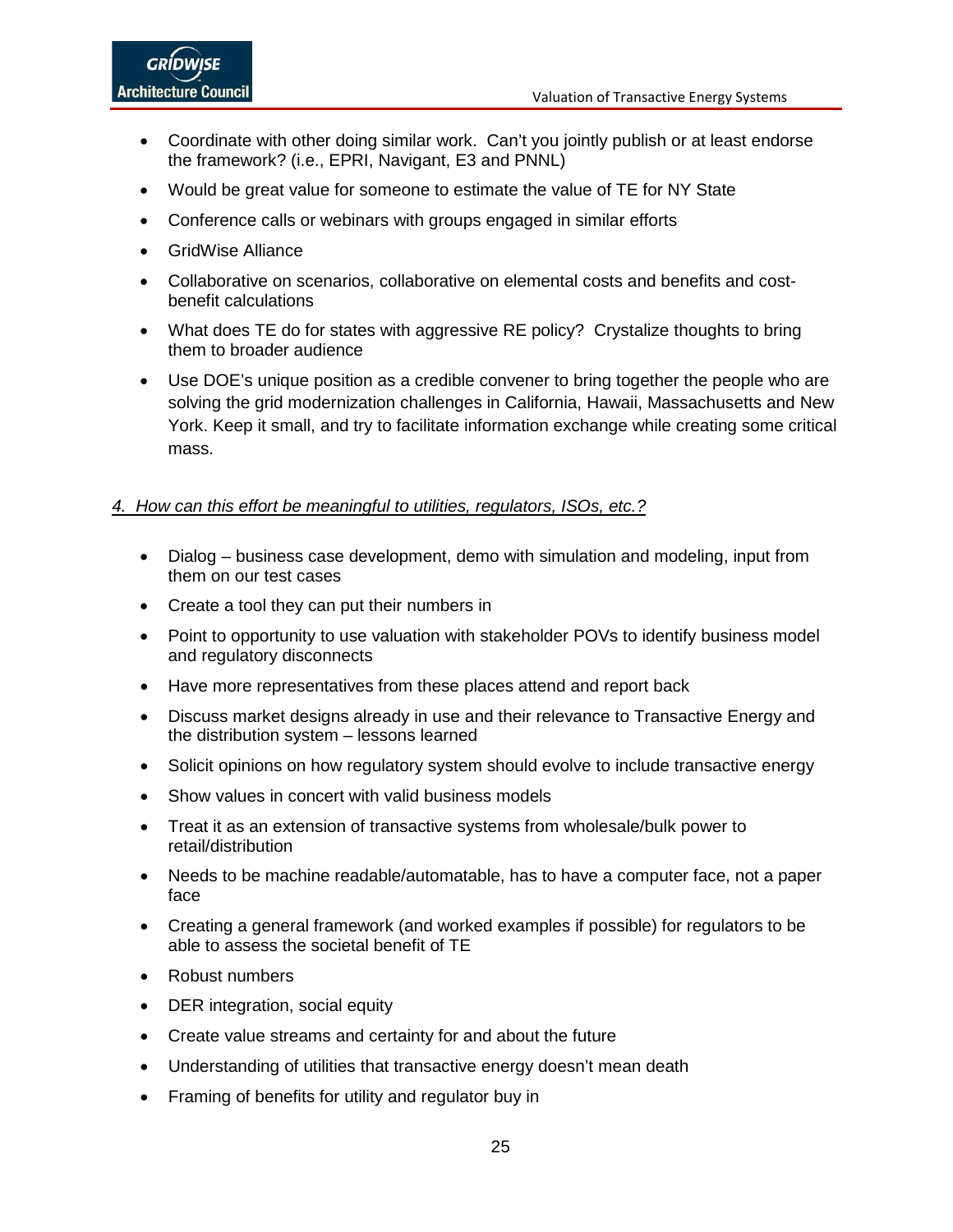- Talk in terms utilities and regulators are used to hearing
- Regional focus similar issues in electric system
- Stakeholder engagement make regulator, utility staff, ISO, part of the process
- Ask them how to make it meaningful
- Actual simulations that demonstrate feasibility and cost/benefits
- Draft PUC policies or docket questions
- Draft utility RFPs
- Vendor consortium bringing producers to market
- Propose a method that can contribute to regulatory discussions something that can be used to compare approaches

### *5. What should we focus on next time?*

- Details of the methodology **-** flesh out the model with a) simulations, b) trials, c) competitive architectures
- Business models/concepts that will drive
- Participant Clos Categorize grid services by value to system in varying conditions
- Refine the scenarios no more than 4
- Use cases for TE system evaluation
- Being clear with definitions
- Tools for regulators, innovation development, comparisons of existing demo projects
- Valuation methodologies within the framework CBA methodology**,** list value drivers, list metrics, prepare calculation methods
- Necessary regulatory and price barriers to overcome for technology adoptions
- Enabling technologies and policies
- Preliminary framework discussion
- How do we make the current distribution system transparent enough to expose values to a transactive system?
- How do we manage a transition? TE impact on utility business model transition for utilities and regulatory process to get there
- Scenarios, modeling and simulation requirements, feedback on draft methodology
- Suggest bringing stronger focus to adoption and behavior on the customer and service provider side, otherwise it is an empty exercise
- Itemized list of elemental costs and benefits, mapping these among valuation schemes
- Establishing an "open alliance" on valuation and modeling framework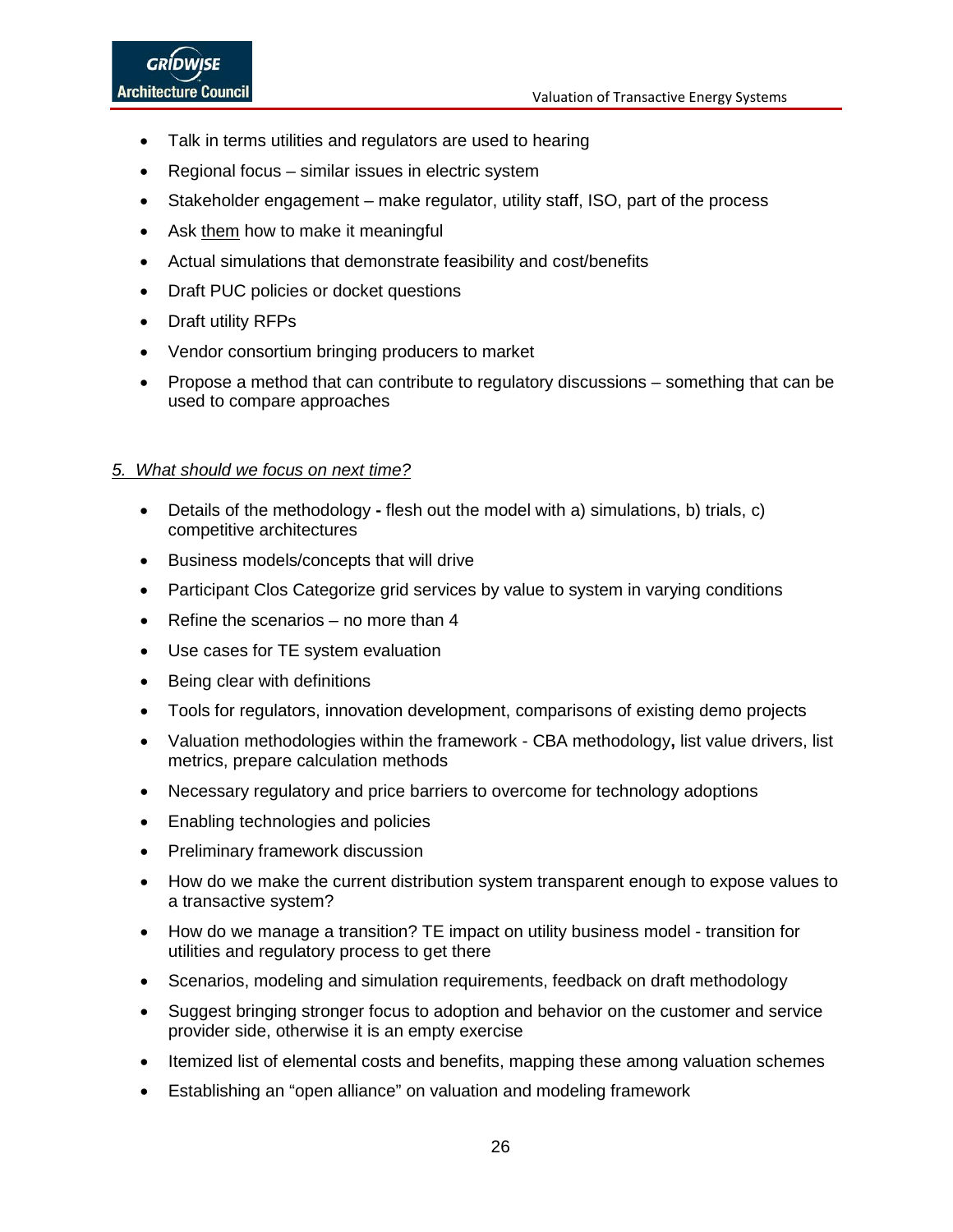- Transparency of distribution system (utility engagement and buy in)
- Non-monetized values: list them, metrics, potential proxies for monetization
- Consideration of uncertainty in distribution planning
- Specific TE vs. non-TE comparison framework
- How TE practically fits in to utility planning
- The fundamentals whatever the topics, trace back to our atomic, foundational elements

# <span id="page-26-0"></span>PARTICIPANT CLOSING COMMENTS

Each participant offered closing comments. Closing comments are summarized below:

- TE should be thought of not as a solution looking for a problem
- Need representation from other regions PNW is so different. Need to think about business models so that regulators don't see this as a way for us to make a lot of money off of consumers
- We are trying to create a platform, but instead of competing, we need to get buy-in on the framework and worry about making money later
- Regulators and policy makers, legislators need to be involved because that is where the change begins
- Looking forward to seeing a draft of the valuation methodology
- We need a bigger tent. Utilities want new ideas we need to get them on board. Be mindful of the industry, region. Need utilities in this discussion. Need regulators too.
- Move closer to building on what was done in the demonstration project and have a real system for people to see how it works. Need FERC involvement.
- TE is a platform. Assessing value (realized) is based on adoption. That conversation needs to be central to this process. At the household, TE might not be the reality. Will be driven by the Tesla and Nest.
- Bottom line is how this gets put to use. More approaches need to be on the table. Policy makers need to be here. Changes are rapid and require an innovative response. TE is part of the solution, but not all of it. Could be marginalized greatly if we can't show use/value, if we don't do it correctly. Scared of unnecessary complexity that we could create tools they already have. There is no need to reinvent the wheel – there are a ton of valuations out there we can use, just need to pull together the pieces. Need utilities.
- TE is a nebulous term. Similar to "big data" three years ago. Need to crystalize what TE is, and make it concrete for utilities, policy makers and get this understood by broader audience. Need to really define TE.
- Surprised by the amount of work already done on valuation studies. Challenge is to take it all into a framework and not reinvent the wheel, use what has been done.
- Might benefit from an open alliance for a valuation framework.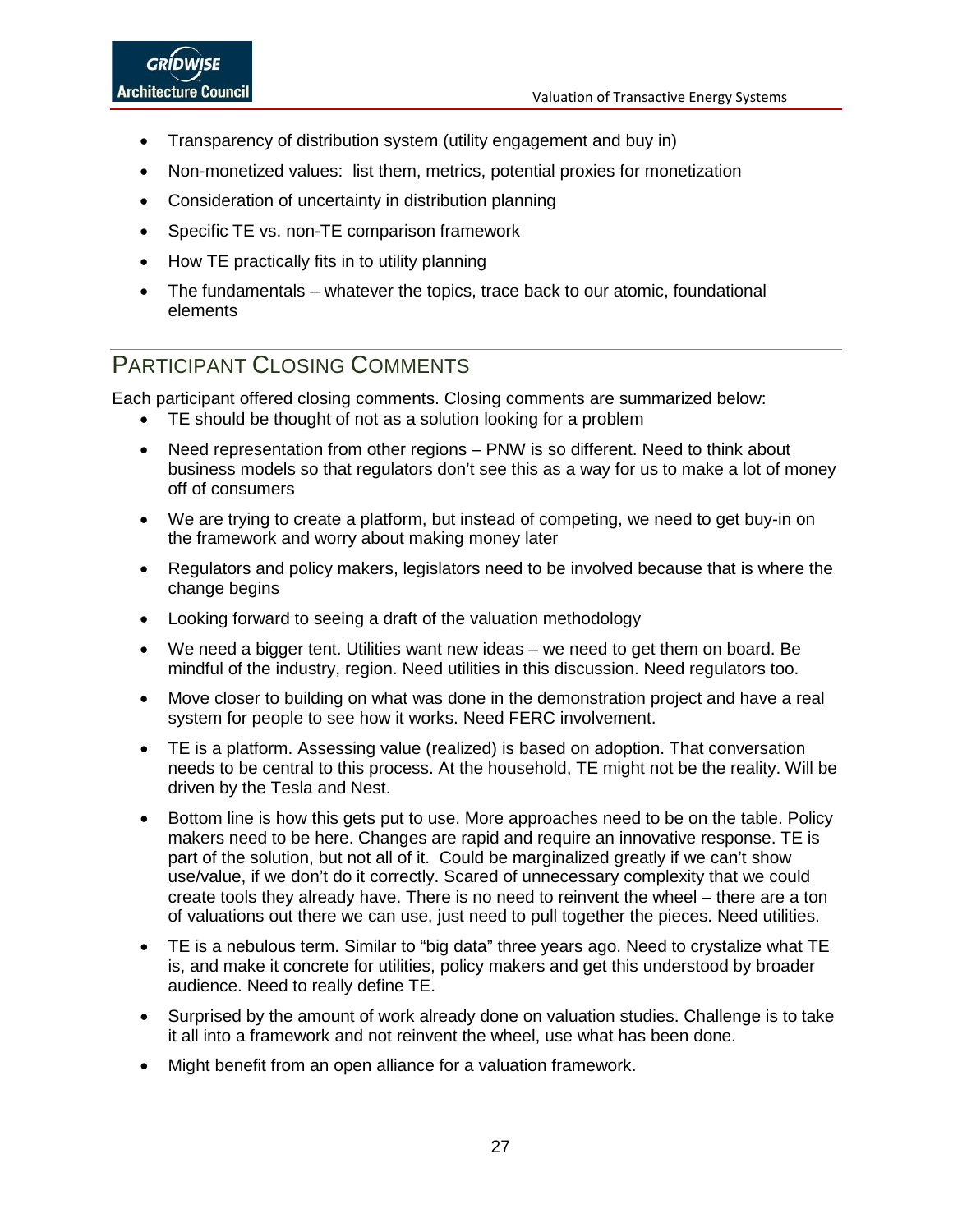- This now seems more complex. How do we make the appropriate assumptions and simplifications and still reflect the complexities and give them a place in the framework? Perhaps we have a roadmap for expanding the framework and complexity.
- Have regulators in the conversation. Need to have this in a form they can digest.
- Want to see what is developed be usable by utilities.

### **Next Steps:**

Another meeting will be held on this topic, with a larger group, in September of this year. The tentative dates for the follow-up workshop are **September 29-30th** and it will be hosted by ERCOT in Taylor, TX.